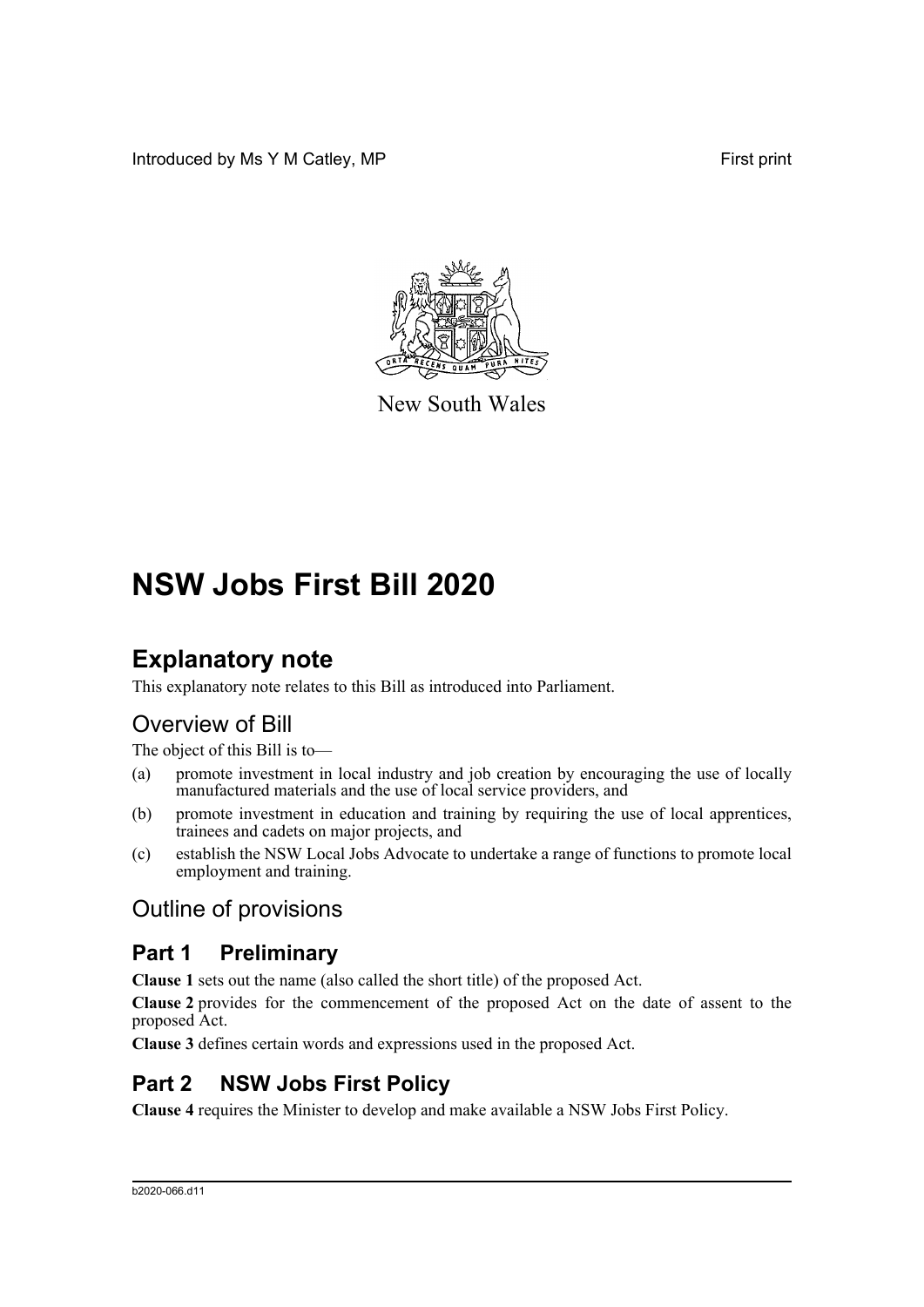**Clause 5** sets out the objectives of the NSW Jobs First Policy and the principles that inform its development.

**Clause 6** requires New South Wales government agencies to comply with the NSW Jobs First Policy and that contracts entered into with suppliers of goods and services require suppliers to comply with the Policy.

## **Part 3 Procurement**

**Clause 7** provides for the regulations to set local content requirements and other matters, including requirements to maximise local jobs in New South Wales, for strategic projects and major projects.

**Clause 8** allows for the Minister to set local content requirements for significant projects.

**Clause 9** requires the procurement specifications for a significant project, a strategic project or a major project to include the weighting that is given to local benefit.

**Clause 10** requires a person tendering to a government agency for a contract for a significant project or a strategic project to submit a local industry development plan and, if awarded the contract, to comply with the plan.

**Clause 11** requires the use of local apprentices, trainees and cadets for at least 10% of the work hours on a major project. The proposed section also requires a person tendering to a government agency for a contract for a major project to submit a major projects skills development plan and, if awarded the contract, to comply with the plan.

**Clause 12** requires government agencies to report on their compliance with the NSW Jobs First Policy via the agency annual report and to provide that compliance information to the NSW Local Jobs Advocate.

## **Part 4 NSW Local Jobs Advocate**

**Clause 13** provides for the appointment of the NSW Local Jobs Advocate.

**Clause 14** sets out the functions of the NSW Local Jobs Advocate.

**Clause 15** provides that the NSW Local Jobs Advocate is subject to the direction and control of the Minister except in relation to the content of a report to Parliament.

**Clause 16** allows the NSW Local Jobs Advocate to delegate functions.

### **Part 5 Information and Enforcement**

**Clause 17** allows the NSW Local Jobs Advocate to require a government agency to provide information to the Advocate.

**Clause 18** allows for the NSW Local Jobs Advocate to request that a government agency conduct an audit of compliance with the NSW Jobs First Policy, a local industry development plan or a major projects skills development plan.

**Clause 19** allows the NSW Local Jobs Advocate to issue an information notice that requires a person to provide the Advocate with information relating to the operation of the NSW Jobs First Policy, a local industry development plan or a major projects skills development plan.

**Clause 20** allows the NSW Local Jobs Advocate to issue a compliance notice that requires a person to comply with an information notice, the NSW Jobs First Policy, a local industry development plan or a major projects skills development plan.

**Clause 21** provides for the ways that a person may object to the issue of a compliance notice.

**Clause 22** provides for the NSW Local Jobs Advocate to make a determination about a person's compliance with an information notice, the NSW Jobs First Policy, a local industry development plan or a major projects skills development plan and to recommend that the Minister issue an adverse publicity notice.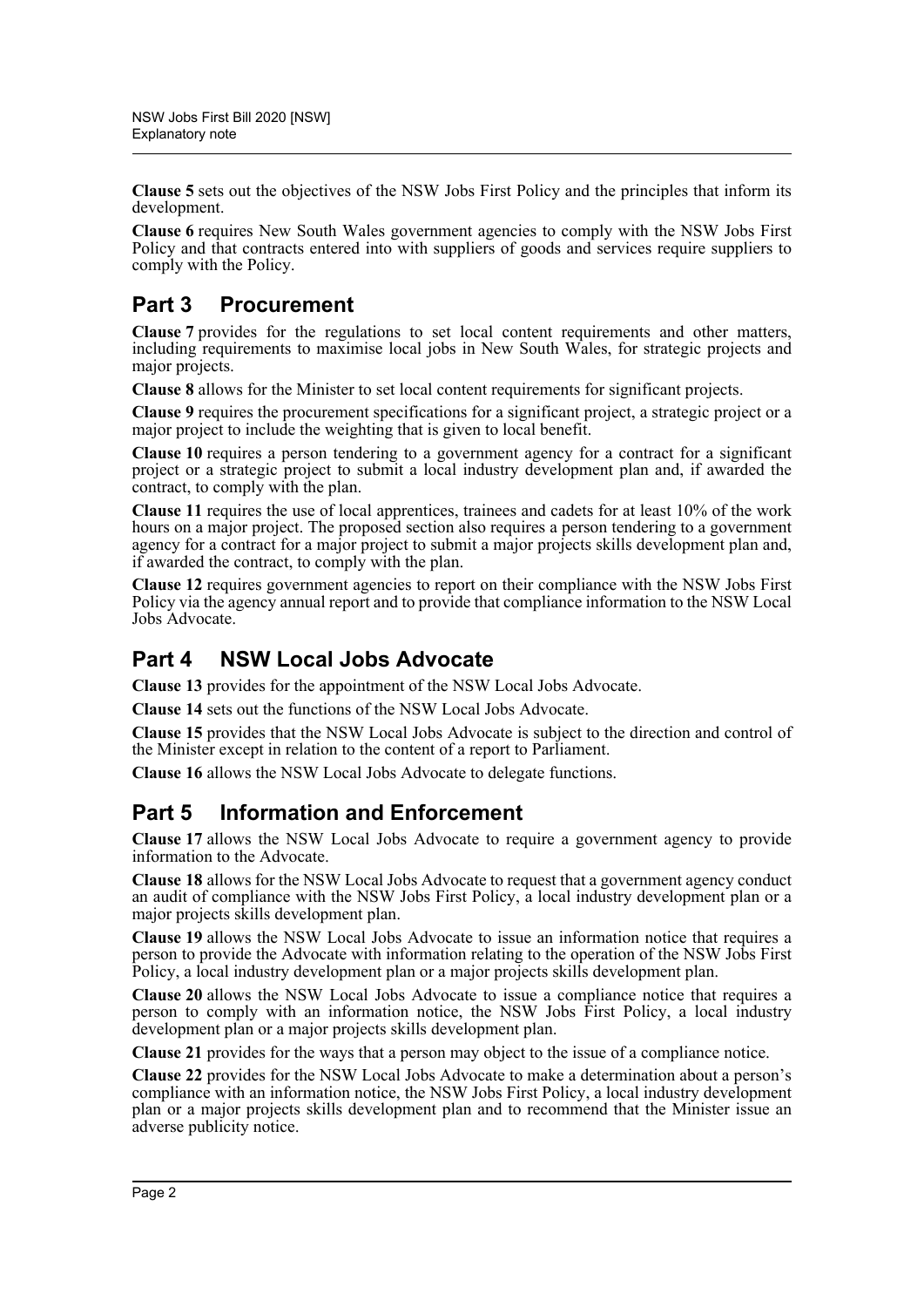**Clause 23** provides for the Minister, following a recommendation from the NSW Local Jobs Advocate, and on being satisfied that a person has failed to comply with the NSW Jobs First Policy, a local industry development plan or a major projects skills development plan, to issue an adverse publicity notice by tabling the notice in Parliament.

## **Part 6 Miscellaneous**

**Clause 24** provides for the NSW Local Jobs Advocate to issue an annual report and lists a range of matters that must be included in the report.

**Clause 25** provides that the NSW Local Jobs Advocate or a person under the direction of the Advocate is not personally liable for actions in good faith.

**Clause 26** enables the Governor to make regulations for the purposes of the proposed Act.

## **Schedule 1 Provisions relating to Advocate**

**Schedule 1** contains provisions relating to the employment and remuneration of the NSW Local Jobs Advocate and to vacancy in and removal from office of the Advocate.

## **Schedule 2 Savings, transitional and other provisions**

**Schedule 2** contains savings, transitional and other provisions consequent on the enactment of the proposed Act.

### **Schedule 3 Amendment of Government Sector Employment Act 2013 No 40**

**Schedule 3** amends the *Government Sector Employment Act 2013* to create the Office of the NSW Local Jobs Advocate.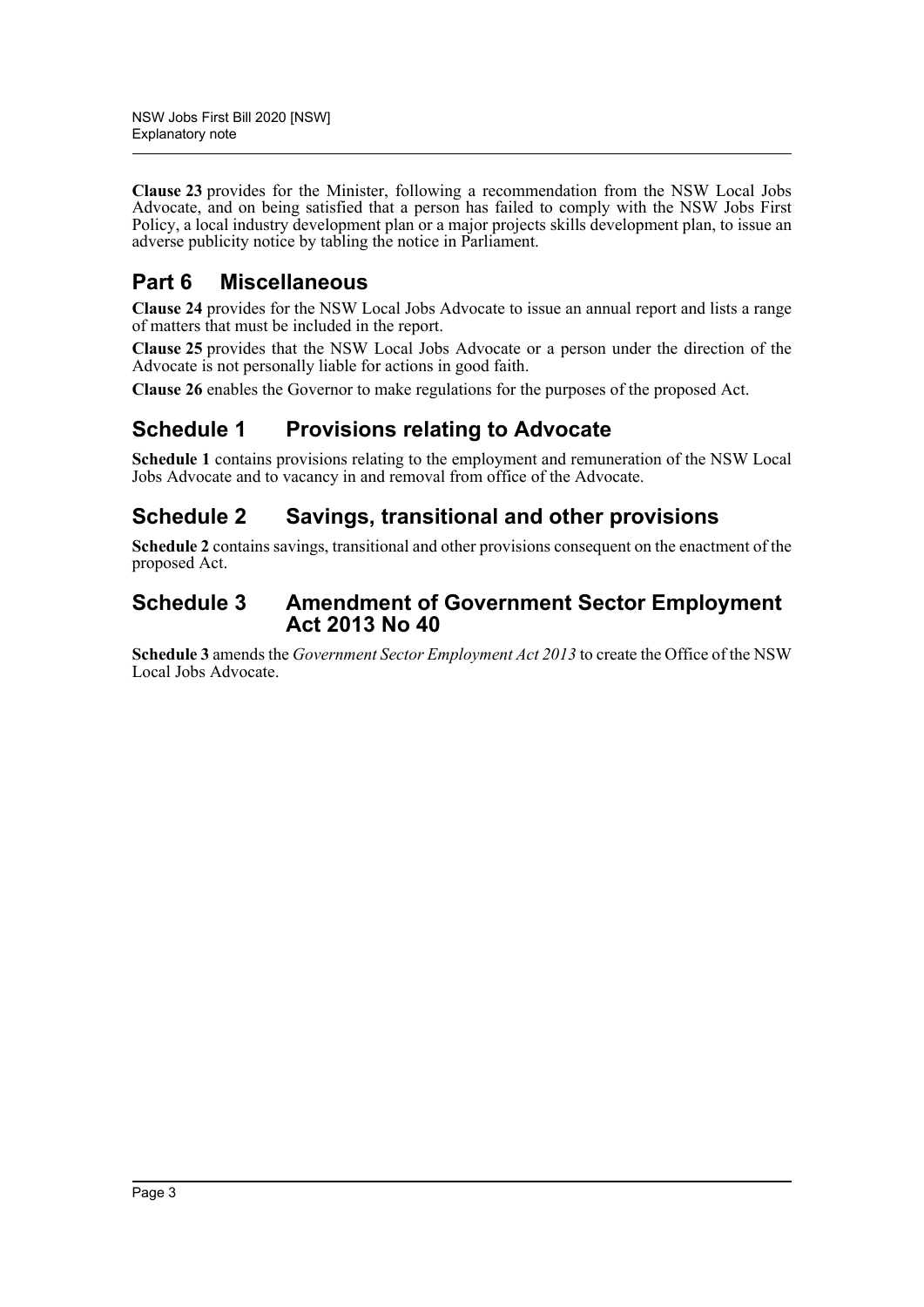Introduced by Ms Y M Catley, MP **First print** 



New South Wales

# **NSW Jobs First Bill 2020**

# **Contents**

|        |        |                                                             | Page                             |
|--------|--------|-------------------------------------------------------------|----------------------------------|
| Part 1 |        | <b>Preliminary</b>                                          |                                  |
|        | 1      | Name of Act                                                 | $\overline{2}$                   |
|        | 2<br>3 | Commencement<br>Definitions                                 | $\overline{2}$<br>$\overline{2}$ |
| Part 2 |        | <b>NSW Jobs First Policy</b>                                |                                  |
|        | 4      | <b>NSW Jobs First Policy</b>                                | 4                                |
|        | 5      | Objectives and principles of NSW Jobs First Policy          | 4                                |
|        | 6      | Compliance with NSW Jobs First Policy                       | 5                                |
| Part 3 |        | <b>Procurement</b>                                          |                                  |
|        | 7      | Local content requirements for strategic and major projects | 6                                |
|        | 8      | Local content requirements for significant projects         | 6                                |
|        | 9      | Local benefit from projects                                 | 6                                |
|        | 10     | Local industry development plans                            | 6                                |
|        | 11     | Major projects skills development plan                      | $\overline{7}$                   |
|        | 12     | Agency compliance report                                    | $\overline{7}$                   |
| Part 4 |        | <b>NSW Local Jobs Advocate</b>                              |                                  |
|        | 13     | Appointment of NSW Local Jobs Advocate                      | 8                                |
|        | 14     | <b>Functions of NSW Local Jobs Advocate</b>                 | 8                                |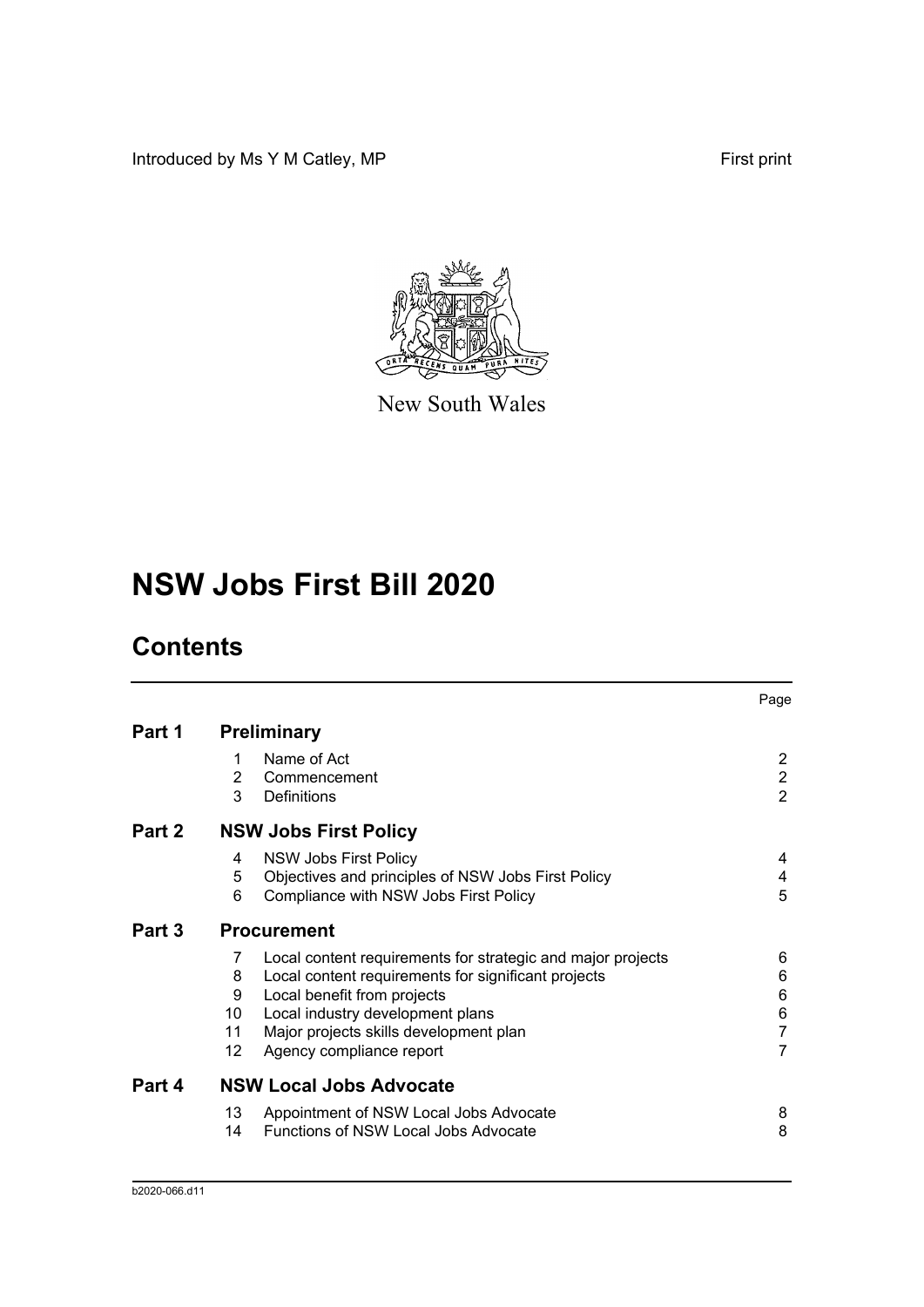|                                                                        | Page              |
|------------------------------------------------------------------------|-------------------|
| 15<br>Ministerial control                                              | 8                 |
| 16<br>Delegation                                                       | 8                 |
| Part 5<br><b>Information and Enforcement</b>                           |                   |
| Request for information<br>17                                          | 9                 |
| Audits<br>18                                                           | 9                 |
| 19<br>Power to require information from persons                        | 9                 |
| Compliance notices<br>20                                               | 9                 |
| 21<br>Responding to a compliance notice                                | 10                |
| 22<br>Advocate may make determination                                  | 10                |
| 23<br>Adverse publicity notice                                         | 11                |
| Part 6<br><b>Miscellaneous</b>                                         |                   |
| 24<br><b>Annual Report</b>                                             | $12 \overline{ }$ |
| 25<br>Personal liability                                               | 12                |
| 26<br>Regulations                                                      | 12                |
| <b>Schedule 1</b><br><b>Provisions relating to Advocate</b>            | 13                |
| Schedule 2<br>Savings, transitional and other provisions               | 15                |
| Schedule 3<br>Amendment of Government Sector Employment Act 2013 No 40 | 16                |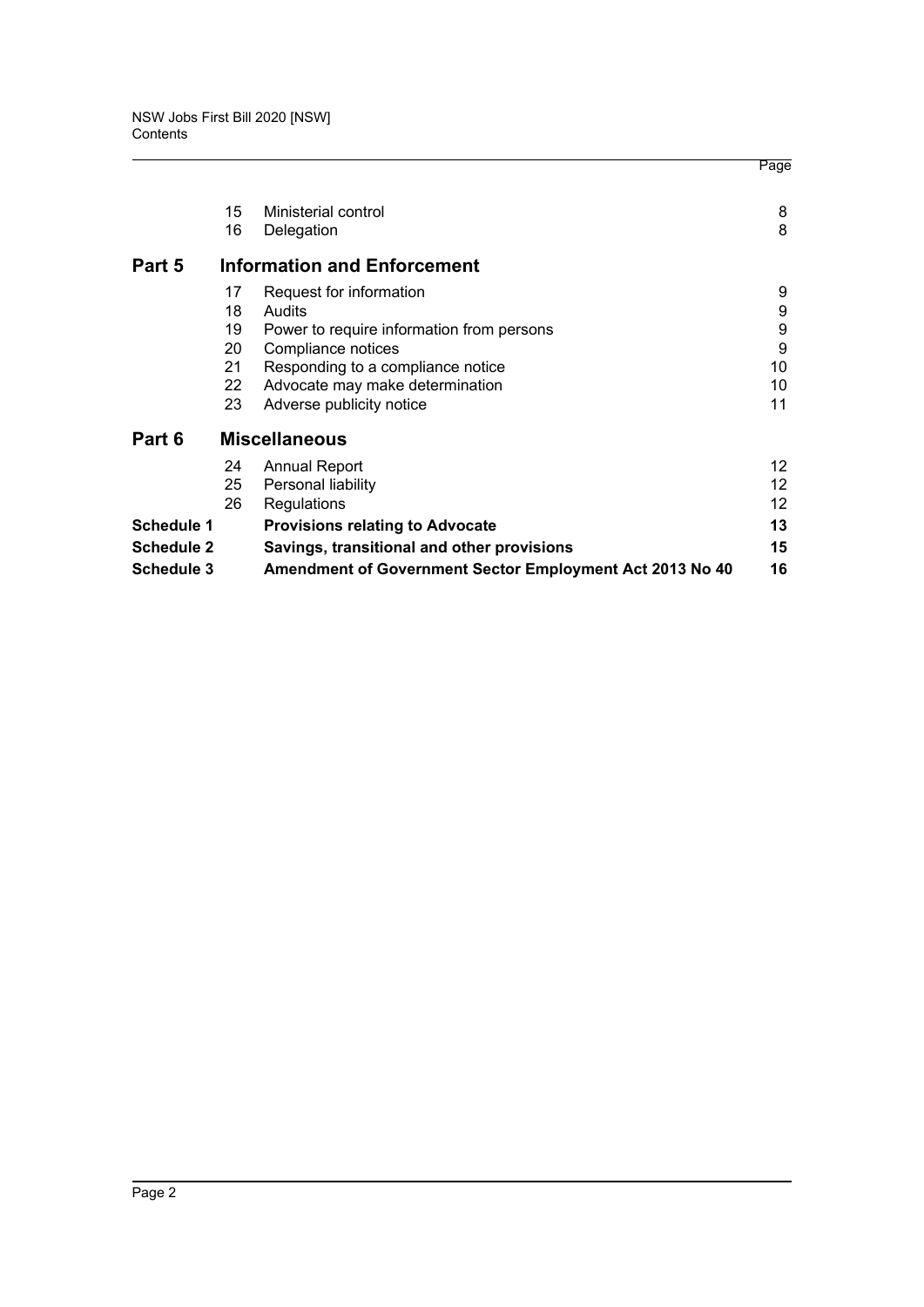

New South Wales

# **NSW Jobs First Bill 2020**

No , 2020

### **A Bill for**

An Act to provide for the development and implementation of a NSW Jobs First Policy; to require government sector agencies to implement and comply with the NSW Jobs First Policy; to establish the office of the NSW Local Jobs Advocate and confer functions on that office; and for related purposes.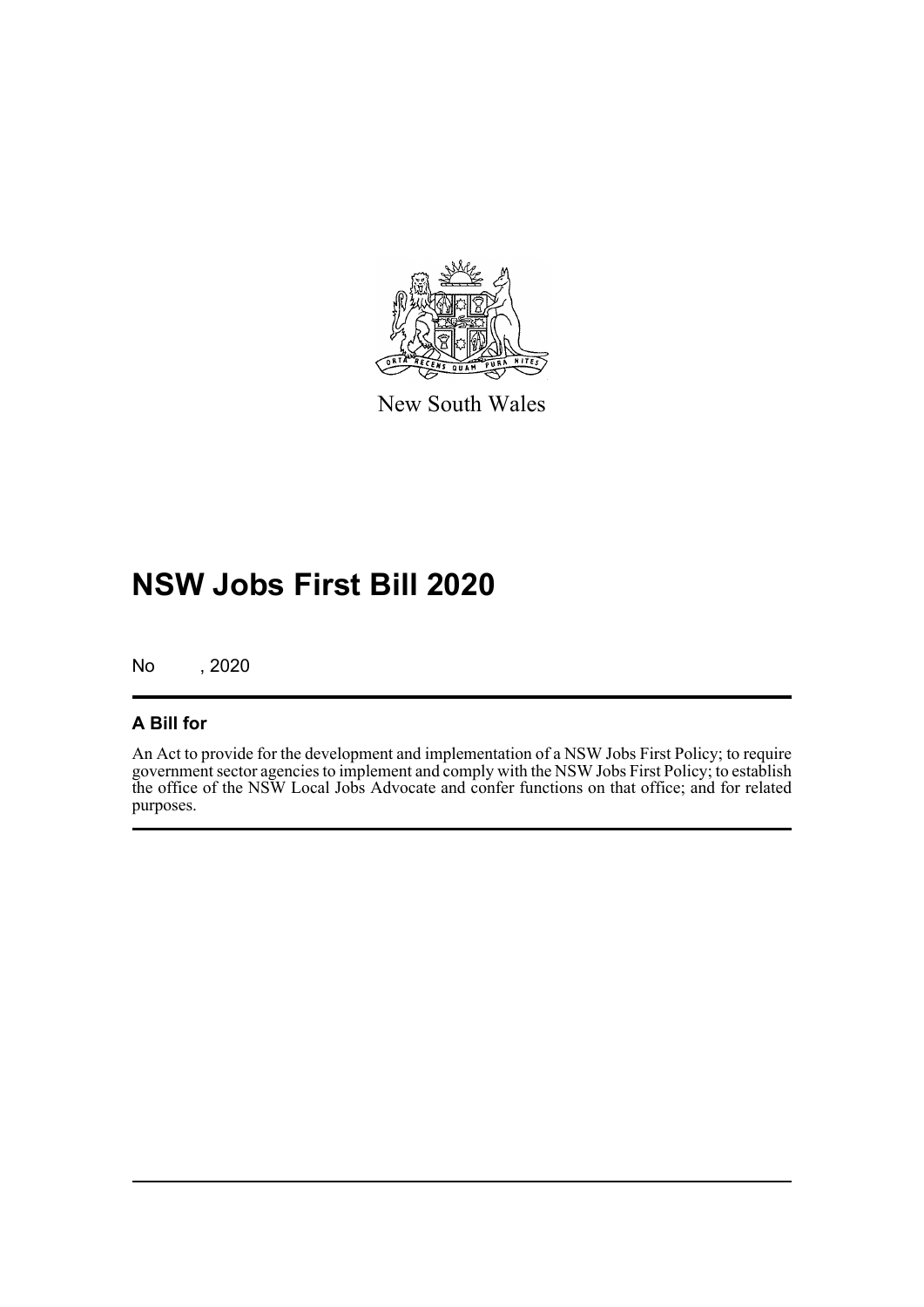<span id="page-6-3"></span><span id="page-6-2"></span><span id="page-6-1"></span><span id="page-6-0"></span>

| <b>Preliminary</b><br>Part 1<br><b>Name of Act</b><br>1<br>This Act is the NSW Jobs First Act 2020.<br>Commencement<br>$\mathbf{2}$<br>This Act commences on the date of assent to this Act.<br><b>Definitions</b><br>3<br>(1)<br>In this $Act$ —<br><i>adverse publicity notice</i> —see section 23.<br><b>Advocate</b> means the NSW Local Jobs Advocate.<br><i>compliance notice</i> —see section 20.<br><i>government agency</i> means-<br>a statutory body listed in Schedule 2 to the Public Finance and Audit Act 1983,<br>(a)<br>and<br>a Department listed in Schedule 3 to that Act.<br>(b)<br><i>information notice</i> —see section 19.<br>local benefit includes-<br>(a)<br>and regional New South Wales, and<br>(b)<br>particularly in rural and regional New South Wales, and<br>the support of jobs in New South Wales by the use of local supply chains.<br>(c)<br>local content means-<br>goods that are produced by local industry, or<br>(a)<br>services that are supplied by local industry, or<br>(b)<br>construction activities carried out by local industry.<br>(c)<br><b>local industry</b> means industry and other businesses based in Australia or New<br>Zealand.<br><i>local industry development plan—see section 10.</i><br><b>local workforce</b> means persons employed in local industry.<br><i>major project</i> means-<br>(a)<br>or more, and<br>strategic projects that are construction projects.<br>(b)<br><i>major projects skills development plan</i> —see section 11.<br>NSW Jobs First Policy—see section 4.<br><i>rural and regional New South Wales</i> means areas outside the metropolitan area of<br>Sydney. |  | The Legislature of New South Wales enacts-                                        | 1        |
|-----------------------------------------------------------------------------------------------------------------------------------------------------------------------------------------------------------------------------------------------------------------------------------------------------------------------------------------------------------------------------------------------------------------------------------------------------------------------------------------------------------------------------------------------------------------------------------------------------------------------------------------------------------------------------------------------------------------------------------------------------------------------------------------------------------------------------------------------------------------------------------------------------------------------------------------------------------------------------------------------------------------------------------------------------------------------------------------------------------------------------------------------------------------------------------------------------------------------------------------------------------------------------------------------------------------------------------------------------------------------------------------------------------------------------------------------------------------------------------------------------------------------------------------------------------------------------------------------------------------------------------------------------------------|--|-----------------------------------------------------------------------------------|----------|
|                                                                                                                                                                                                                                                                                                                                                                                                                                                                                                                                                                                                                                                                                                                                                                                                                                                                                                                                                                                                                                                                                                                                                                                                                                                                                                                                                                                                                                                                                                                                                                                                                                                                 |  |                                                                                   | 2        |
|                                                                                                                                                                                                                                                                                                                                                                                                                                                                                                                                                                                                                                                                                                                                                                                                                                                                                                                                                                                                                                                                                                                                                                                                                                                                                                                                                                                                                                                                                                                                                                                                                                                                 |  |                                                                                   | 3        |
|                                                                                                                                                                                                                                                                                                                                                                                                                                                                                                                                                                                                                                                                                                                                                                                                                                                                                                                                                                                                                                                                                                                                                                                                                                                                                                                                                                                                                                                                                                                                                                                                                                                                 |  |                                                                                   | 4        |
|                                                                                                                                                                                                                                                                                                                                                                                                                                                                                                                                                                                                                                                                                                                                                                                                                                                                                                                                                                                                                                                                                                                                                                                                                                                                                                                                                                                                                                                                                                                                                                                                                                                                 |  |                                                                                   | 5        |
|                                                                                                                                                                                                                                                                                                                                                                                                                                                                                                                                                                                                                                                                                                                                                                                                                                                                                                                                                                                                                                                                                                                                                                                                                                                                                                                                                                                                                                                                                                                                                                                                                                                                 |  |                                                                                   | 6        |
|                                                                                                                                                                                                                                                                                                                                                                                                                                                                                                                                                                                                                                                                                                                                                                                                                                                                                                                                                                                                                                                                                                                                                                                                                                                                                                                                                                                                                                                                                                                                                                                                                                                                 |  |                                                                                   | 7        |
|                                                                                                                                                                                                                                                                                                                                                                                                                                                                                                                                                                                                                                                                                                                                                                                                                                                                                                                                                                                                                                                                                                                                                                                                                                                                                                                                                                                                                                                                                                                                                                                                                                                                 |  |                                                                                   |          |
|                                                                                                                                                                                                                                                                                                                                                                                                                                                                                                                                                                                                                                                                                                                                                                                                                                                                                                                                                                                                                                                                                                                                                                                                                                                                                                                                                                                                                                                                                                                                                                                                                                                                 |  |                                                                                   | 8        |
|                                                                                                                                                                                                                                                                                                                                                                                                                                                                                                                                                                                                                                                                                                                                                                                                                                                                                                                                                                                                                                                                                                                                                                                                                                                                                                                                                                                                                                                                                                                                                                                                                                                                 |  |                                                                                   | 9        |
|                                                                                                                                                                                                                                                                                                                                                                                                                                                                                                                                                                                                                                                                                                                                                                                                                                                                                                                                                                                                                                                                                                                                                                                                                                                                                                                                                                                                                                                                                                                                                                                                                                                                 |  |                                                                                   | 10       |
|                                                                                                                                                                                                                                                                                                                                                                                                                                                                                                                                                                                                                                                                                                                                                                                                                                                                                                                                                                                                                                                                                                                                                                                                                                                                                                                                                                                                                                                                                                                                                                                                                                                                 |  |                                                                                   | 11       |
|                                                                                                                                                                                                                                                                                                                                                                                                                                                                                                                                                                                                                                                                                                                                                                                                                                                                                                                                                                                                                                                                                                                                                                                                                                                                                                                                                                                                                                                                                                                                                                                                                                                                 |  |                                                                                   | 12       |
|                                                                                                                                                                                                                                                                                                                                                                                                                                                                                                                                                                                                                                                                                                                                                                                                                                                                                                                                                                                                                                                                                                                                                                                                                                                                                                                                                                                                                                                                                                                                                                                                                                                                 |  |                                                                                   | 13<br>14 |
|                                                                                                                                                                                                                                                                                                                                                                                                                                                                                                                                                                                                                                                                                                                                                                                                                                                                                                                                                                                                                                                                                                                                                                                                                                                                                                                                                                                                                                                                                                                                                                                                                                                                 |  |                                                                                   | 15       |
|                                                                                                                                                                                                                                                                                                                                                                                                                                                                                                                                                                                                                                                                                                                                                                                                                                                                                                                                                                                                                                                                                                                                                                                                                                                                                                                                                                                                                                                                                                                                                                                                                                                                 |  |                                                                                   | 16       |
|                                                                                                                                                                                                                                                                                                                                                                                                                                                                                                                                                                                                                                                                                                                                                                                                                                                                                                                                                                                                                                                                                                                                                                                                                                                                                                                                                                                                                                                                                                                                                                                                                                                                 |  |                                                                                   | 17       |
|                                                                                                                                                                                                                                                                                                                                                                                                                                                                                                                                                                                                                                                                                                                                                                                                                                                                                                                                                                                                                                                                                                                                                                                                                                                                                                                                                                                                                                                                                                                                                                                                                                                                 |  | the creation or maintenance of jobs in New South Wales, particularly in rural     | 18<br>19 |
|                                                                                                                                                                                                                                                                                                                                                                                                                                                                                                                                                                                                                                                                                                                                                                                                                                                                                                                                                                                                                                                                                                                                                                                                                                                                                                                                                                                                                                                                                                                                                                                                                                                                 |  | the creation of apprenticeships and training opportunities in New South Wales,    | 20<br>21 |
|                                                                                                                                                                                                                                                                                                                                                                                                                                                                                                                                                                                                                                                                                                                                                                                                                                                                                                                                                                                                                                                                                                                                                                                                                                                                                                                                                                                                                                                                                                                                                                                                                                                                 |  |                                                                                   | 22       |
|                                                                                                                                                                                                                                                                                                                                                                                                                                                                                                                                                                                                                                                                                                                                                                                                                                                                                                                                                                                                                                                                                                                                                                                                                                                                                                                                                                                                                                                                                                                                                                                                                                                                 |  |                                                                                   | 23       |
|                                                                                                                                                                                                                                                                                                                                                                                                                                                                                                                                                                                                                                                                                                                                                                                                                                                                                                                                                                                                                                                                                                                                                                                                                                                                                                                                                                                                                                                                                                                                                                                                                                                                 |  |                                                                                   | 24       |
|                                                                                                                                                                                                                                                                                                                                                                                                                                                                                                                                                                                                                                                                                                                                                                                                                                                                                                                                                                                                                                                                                                                                                                                                                                                                                                                                                                                                                                                                                                                                                                                                                                                                 |  |                                                                                   | 25       |
|                                                                                                                                                                                                                                                                                                                                                                                                                                                                                                                                                                                                                                                                                                                                                                                                                                                                                                                                                                                                                                                                                                                                                                                                                                                                                                                                                                                                                                                                                                                                                                                                                                                                 |  |                                                                                   | 26       |
|                                                                                                                                                                                                                                                                                                                                                                                                                                                                                                                                                                                                                                                                                                                                                                                                                                                                                                                                                                                                                                                                                                                                                                                                                                                                                                                                                                                                                                                                                                                                                                                                                                                                 |  |                                                                                   | 27<br>28 |
|                                                                                                                                                                                                                                                                                                                                                                                                                                                                                                                                                                                                                                                                                                                                                                                                                                                                                                                                                                                                                                                                                                                                                                                                                                                                                                                                                                                                                                                                                                                                                                                                                                                                 |  |                                                                                   | 29       |
|                                                                                                                                                                                                                                                                                                                                                                                                                                                                                                                                                                                                                                                                                                                                                                                                                                                                                                                                                                                                                                                                                                                                                                                                                                                                                                                                                                                                                                                                                                                                                                                                                                                                 |  |                                                                                   | 30       |
|                                                                                                                                                                                                                                                                                                                                                                                                                                                                                                                                                                                                                                                                                                                                                                                                                                                                                                                                                                                                                                                                                                                                                                                                                                                                                                                                                                                                                                                                                                                                                                                                                                                                 |  |                                                                                   | 31       |
|                                                                                                                                                                                                                                                                                                                                                                                                                                                                                                                                                                                                                                                                                                                                                                                                                                                                                                                                                                                                                                                                                                                                                                                                                                                                                                                                                                                                                                                                                                                                                                                                                                                                 |  | significant projects that are construction projects with a budget of \$20 million | 32<br>33 |
|                                                                                                                                                                                                                                                                                                                                                                                                                                                                                                                                                                                                                                                                                                                                                                                                                                                                                                                                                                                                                                                                                                                                                                                                                                                                                                                                                                                                                                                                                                                                                                                                                                                                 |  |                                                                                   | 34       |
|                                                                                                                                                                                                                                                                                                                                                                                                                                                                                                                                                                                                                                                                                                                                                                                                                                                                                                                                                                                                                                                                                                                                                                                                                                                                                                                                                                                                                                                                                                                                                                                                                                                                 |  |                                                                                   | 35       |
|                                                                                                                                                                                                                                                                                                                                                                                                                                                                                                                                                                                                                                                                                                                                                                                                                                                                                                                                                                                                                                                                                                                                                                                                                                                                                                                                                                                                                                                                                                                                                                                                                                                                 |  |                                                                                   | 36       |
|                                                                                                                                                                                                                                                                                                                                                                                                                                                                                                                                                                                                                                                                                                                                                                                                                                                                                                                                                                                                                                                                                                                                                                                                                                                                                                                                                                                                                                                                                                                                                                                                                                                                 |  |                                                                                   | 37<br>38 |
| significant project means-                                                                                                                                                                                                                                                                                                                                                                                                                                                                                                                                                                                                                                                                                                                                                                                                                                                                                                                                                                                                                                                                                                                                                                                                                                                                                                                                                                                                                                                                                                                                                                                                                                      |  |                                                                                   | 39       |
| (a)<br>that is wholly in rural and regional New South Wales, or                                                                                                                                                                                                                                                                                                                                                                                                                                                                                                                                                                                                                                                                                                                                                                                                                                                                                                                                                                                                                                                                                                                                                                                                                                                                                                                                                                                                                                                                                                                                                                                                 |  | a project with a budget of \$1 million or more that is for the benefit of an area | 40<br>41 |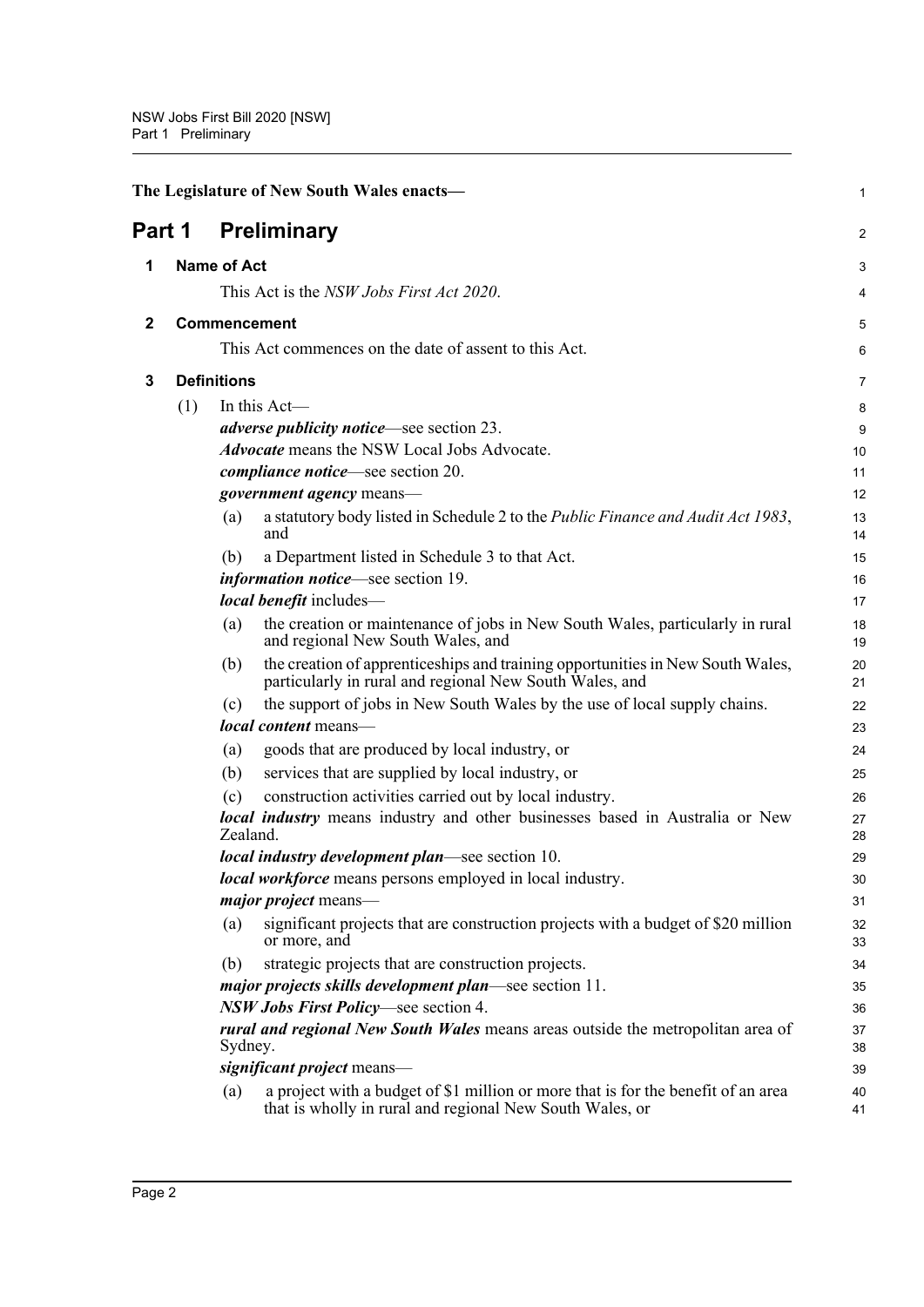|     | (b) | a project with a budget of \$3 million or more that is for the benefit of an area<br>that is outside, or includes an area that is outside, rural and regional New South<br>Wales, or | $\mathcal{P}$<br>3 |
|-----|-----|--------------------------------------------------------------------------------------------------------------------------------------------------------------------------------------|--------------------|
|     | (c) | any other project that is declared by the Minister to be a significant project.                                                                                                      | 4                  |
|     |     | strategic project means—                                                                                                                                                             | 5                  |
|     | (a) | a project with a budget of \$50 million or more, or                                                                                                                                  | 6                  |
|     | (b) | any other project declared by the Minister to be a strategic project.                                                                                                                | 7                  |
|     |     | Note. The Interpretation Act 1987 contains definitions and other provisions that affect the<br>interpretation and application of this Act.                                           | 8<br>9             |
| (2) |     | Notes included in this Act do not form part of this Act.                                                                                                                             | 10                 |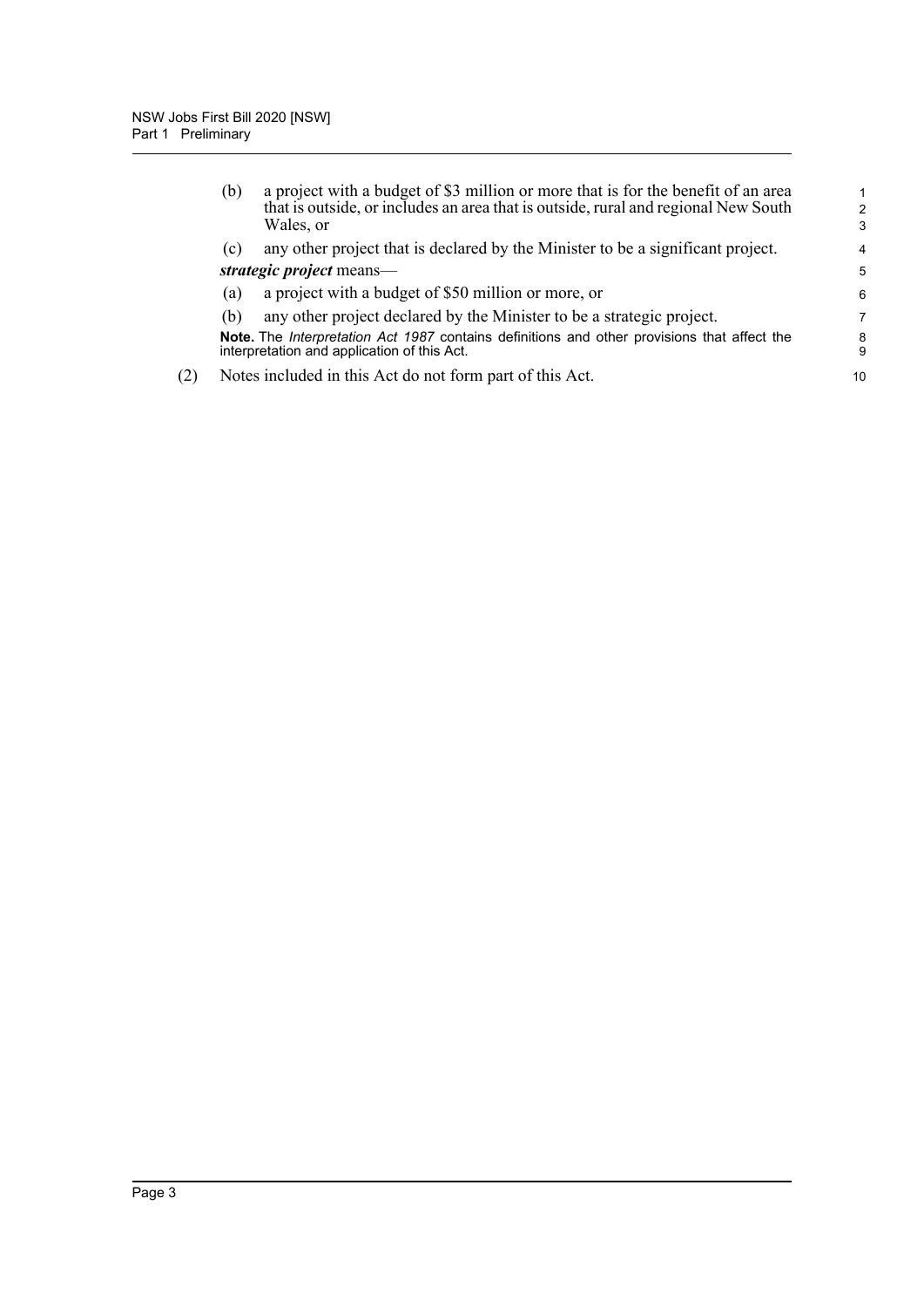<span id="page-8-2"></span><span id="page-8-1"></span><span id="page-8-0"></span>

| Part 2 |     | <b>NSW Jobs First Policy</b>                                                                                                                                                                                                   | $\mathbf{1}$     |
|--------|-----|--------------------------------------------------------------------------------------------------------------------------------------------------------------------------------------------------------------------------------|------------------|
| 4      |     | <b>NSW Jobs First Policy</b>                                                                                                                                                                                                   | $\overline{c}$   |
|        | (1) | The Minister is required to-                                                                                                                                                                                                   | 3                |
|        |     | develop a policy known as the NSW Jobs First Policy, and<br>(a)                                                                                                                                                                | 4                |
|        |     | (b)<br>make the policy publicly available.                                                                                                                                                                                     | 5                |
|        | (2) | The NSW Jobs First Policy is to include strategies to-                                                                                                                                                                         | 6                |
|        |     | increase employment in New South Wales, and<br>(a)                                                                                                                                                                             | $\boldsymbol{7}$ |
|        |     | (b)<br>boost manufacturing in New South Wales by incentivising the use of locally<br>manufactured materials, and                                                                                                               | 8<br>9           |
|        |     | boost social and professional services industries in New South Wales by<br>(c)<br>incentivising the use of local service providers, and                                                                                        | 10<br>11         |
|        |     | (d)<br>support education and training, including the training of apprentices and<br>cadets, in New South Wales, and                                                                                                            | 12<br>13         |
|        |     | quantify and measure the benefit of government procurement in local<br>(e)<br>communities in New South Wales through the establishment of one or more<br>local benefits tests.                                                 | 14<br>15<br>16   |
| 5      |     | <b>Objectives and principles of NSW Jobs First Policy</b>                                                                                                                                                                      | 17               |
|        | (1) | In developing the NSW Jobs First Policy, the Minister is required to consider the<br>following objectives—                                                                                                                     | 18<br>19         |
|        |     | promoting employment and investment in New South Wales by expanding<br>(a)<br>market opportunities for local industry,                                                                                                         | 20<br>21         |
|        |     | Aboriginal employment, including by incentivising procurement from<br>(b)<br>businesses owned by First Nations people,                                                                                                         | 22<br>23         |
|        |     | promoting partnerships between local industry and providers of education and<br>(c)<br>training in order to encourage investment in developing the local workforce,                                                            | 24<br>25         |
|        |     | the promotion and security of reliable supply chains through local small and<br>(d)<br>medium sized enterprises,                                                                                                               | 26<br>27         |
|        |     | that economic and social benefits of government purchasing decisions should<br>(e)<br>benefit local, regional and statewide communities by meeting the<br>requirements of a local benefits test.                               | 28<br>29<br>30   |
|        | (2) | The NSW Jobs First Policy is to reflect the following principles—                                                                                                                                                              | 31               |
|        |     | (a) tendering and contracting mechanisms should be open, clear and accountable,                                                                                                                                                | 32               |
|        |     | (b)<br>purchasing decisions for significant projects and strategic projects are to take<br>a long-term view of value and, in doing so, consider investment in, and<br>promotion of, local industry and training opportunities, | 33<br>34<br>35   |
|        |     | value for money remains a consideration in purchasing and supply decisions.<br>(c)                                                                                                                                             | 36               |
|        | (3) | The NSW Jobs First Policy is to incentivise procurement from businesses which can<br>demonstrate their commitment to the following—                                                                                            | 37<br>38         |
|        |     | environmental sustainability and responsibility,<br>(a)                                                                                                                                                                        | 39               |
|        |     | fair and responsible employment practices including-<br>(b)                                                                                                                                                                    | 40               |
|        |     | appropriate industrial agreements,<br>(i)                                                                                                                                                                                      | 41               |
|        |     | equal opportunity employment,<br>(ii)                                                                                                                                                                                          | 42               |
|        |     | gender equity,<br>(iii)                                                                                                                                                                                                        | 43               |
|        |     | disability inclusion,<br>(iv)                                                                                                                                                                                                  | 44               |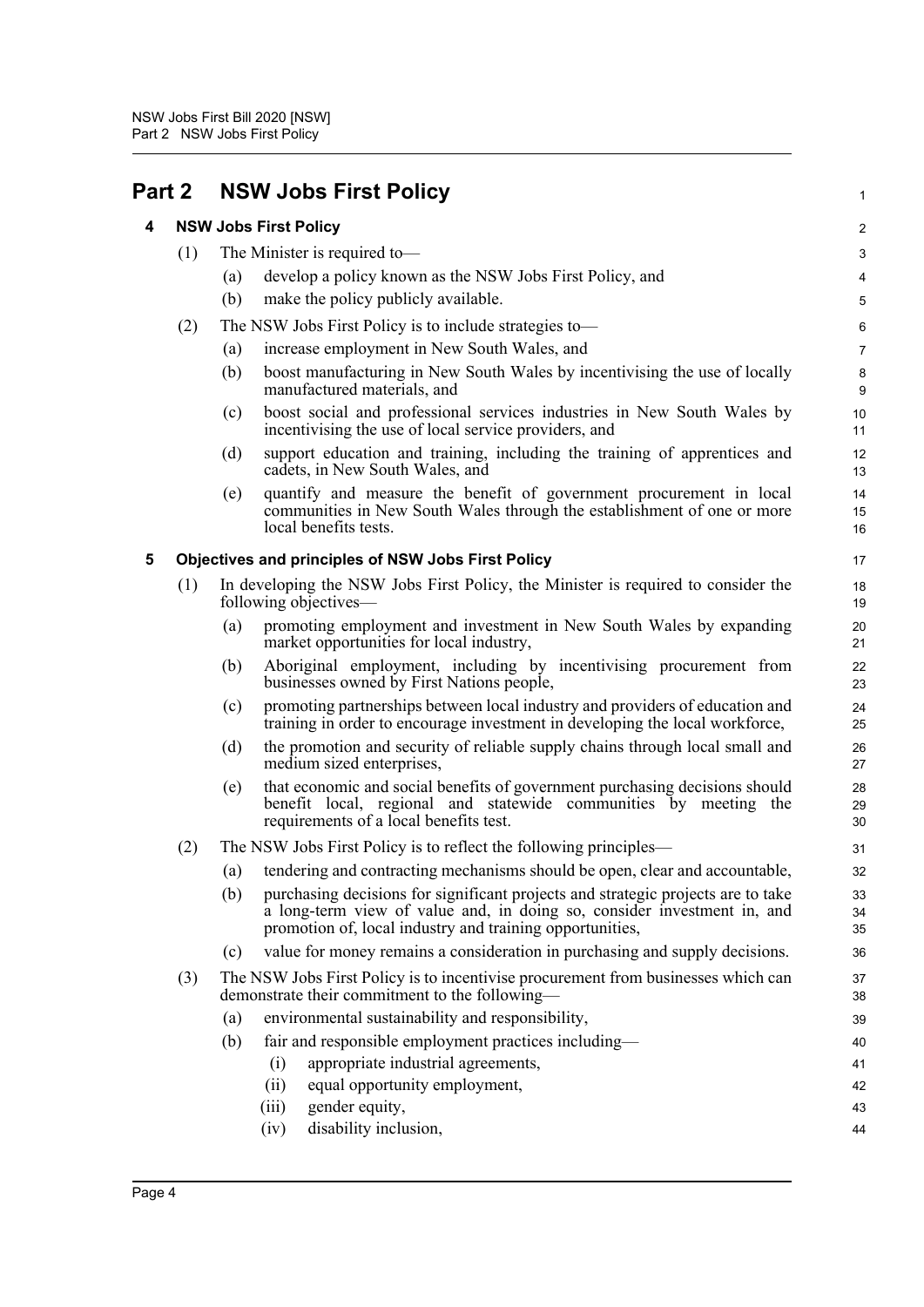<span id="page-9-0"></span>

|   |     | stable, ongoing and permanent employment in New South Wales,<br>(c)                                                                                                                                                            | $\mathbf{1}$             |
|---|-----|--------------------------------------------------------------------------------------------------------------------------------------------------------------------------------------------------------------------------------|--------------------------|
|   |     | (d)<br>innovation,                                                                                                                                                                                                             | $\overline{2}$           |
|   |     | social responsibility,<br>(e)                                                                                                                                                                                                  | $\mathbf{3}$             |
|   |     | (f)<br>the security and reliability of local supply chains.                                                                                                                                                                    | $\overline{4}$           |
|   | (4) | The NSW Jobs First Policy is to be consistent with—                                                                                                                                                                            | 5                        |
|   |     | the NSW Government Procurement Policy Framework, or any policy<br>(a)<br>framework, however described, replacing it and serving substantially the same<br>purpose as in force from time to time, and                           | 6<br>$\overline{7}$<br>8 |
|   |     | any obligations of the State under any convention, treaty or international<br>(b)<br>agreements to which Australia is a party.                                                                                                 | 9<br>10                  |
| 6 |     | <b>Compliance with NSW Jobs First Policy</b>                                                                                                                                                                                   | 11                       |
|   | (1) | A government agency must comply with the NSW Jobs First Policy.                                                                                                                                                                | 12                       |
|   | (2) | A government agency that contracts with a person for the supply of goods or services<br>must ensure that the contract requires the person supplying the goods or services to<br>comply with the NSW Jobs First Policy.         | 13<br>14<br>15           |
|   | (3) | The Minister may by written notice exempt a government agency from compliance<br>with the NSW Jobs First Policy for a specified contract or project if satisfied that<br>special circumstances justifying the exemption exist. | 16<br>17<br>18           |
|   | (4) | A government agency that is exempted from compliance with the NSW Jobs First<br>Policy must disclose the exemption and the special circumstances justifying it—                                                                | 19<br>20                 |
|   |     | to the Advocate within 1 month of the exemption being granted, and<br>(a)                                                                                                                                                      | 21                       |
|   |     | in its annual report.<br>(b)                                                                                                                                                                                                   | 22                       |
|   |     |                                                                                                                                                                                                                                |                          |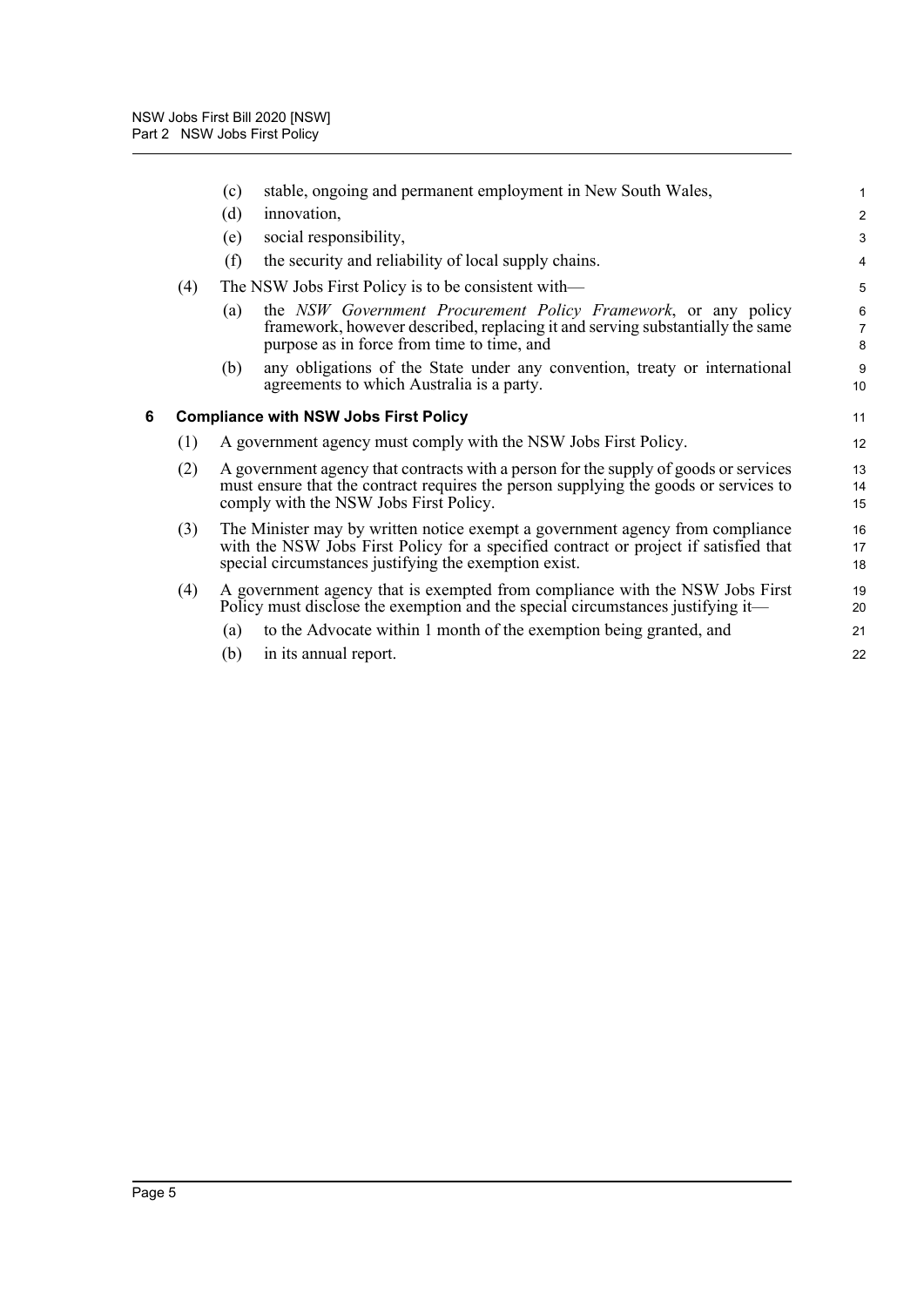<span id="page-10-4"></span><span id="page-10-3"></span><span id="page-10-2"></span><span id="page-10-1"></span><span id="page-10-0"></span>

| Part 3 |     | <b>Procurement</b>                                                                                                                                                                                         | $\mathbf{1}$        |
|--------|-----|------------------------------------------------------------------------------------------------------------------------------------------------------------------------------------------------------------|---------------------|
| 7      |     | Local content requirements for strategic and major projects                                                                                                                                                | 2                   |
|        | (1) | The regulations may prescribe the minimum local content requirement for a project.                                                                                                                         | $\mathbf{3}$        |
|        | (2) | The minimum local content for a project may be expressed as a percentage of the<br>total cost of the project or in some other way.                                                                         | 4<br>5              |
|        | (3) | The Minister may determine other matters relating to projects, including but not<br>limited to the following-                                                                                              | 6<br>$\overline{7}$ |
|        |     | requirements to maximise the use of products produced by local industry,<br>(a)                                                                                                                            | 8                   |
|        |     | requirements to use a specified amount of products produced by local industry,<br>(b)                                                                                                                      | $\boldsymbol{9}$    |
|        |     | requirements to maximise the use of uniform and personal protective<br>(c)<br>equipment produced by local industry,                                                                                        | 10<br>11            |
|        |     | requirements to maximise local jobs within New South Wales,<br>(d)                                                                                                                                         | 12                  |
|        |     | any other requirements or conditions.<br>(e)                                                                                                                                                               | 13                  |
|        | (4) | In this section, <i>project</i> means a strategic project or a major project.                                                                                                                              | 14                  |
| 8      |     | Local content requirements for significant projects                                                                                                                                                        | 15                  |
|        | (1) | The Minister may determine local content requirements for significant projects.                                                                                                                            | 16                  |
|        | (2) | The Minister may determine other matters relating to significant projects, including<br>but not limited to requirements and conditions.                                                                    | 17<br>18            |
|        | (3) | In the event of an inconsistency between local content requirements applying to a<br>project under this section and section 7, the requirements applying under section 7<br>prevail.                       | 19<br>20<br>21      |
| 9      |     | Local benefit from projects                                                                                                                                                                                | 22                  |
|        | (1) | The procurement specifications for a project must include the weighting, as a<br>percentage, that is to be given to local benefit in the assessment of tenders.                                            | 23<br>24            |
|        | (2) | In this section, <i>project</i> means—                                                                                                                                                                     | 25                  |
|        |     | a significant project, or<br>(a)                                                                                                                                                                           | 26                  |
|        |     | a strategic project, or<br>(b)                                                                                                                                                                             | 27                  |
|        |     | (c)<br>a major project.                                                                                                                                                                                    | 28                  |
| 10     |     | Local industry development plans                                                                                                                                                                           | 29                  |
|        | (1) | A person tendering to a government agency for a contract for a significant project or<br>a strategic project must submit a <i>local industry development plan</i> that complies with<br>subsection $(2)$ — | 30<br>31<br>32      |
|        |     | to the government agency, and<br>(a)                                                                                                                                                                       | 33                  |
|        |     | to the Advocate.<br>(b)                                                                                                                                                                                    | 34                  |
|        | (2) | A local industry development plan must-                                                                                                                                                                    | 35                  |
|        |     | specify how the requirements of the NSW Jobs First Policy will be met, and<br>(a)                                                                                                                          | 36                  |
|        |     | identify total content and local content for the project, and<br>(b)                                                                                                                                       | 37                  |
|        |     | specify the number of jobs the project will create in New South Wales, and<br>(c)                                                                                                                          | 38                  |
|        |     | include any other matter required to be included in the plan by the NSW Jobs<br>(d)<br>First Policy.                                                                                                       | 39<br>40            |
|        |     |                                                                                                                                                                                                            |                     |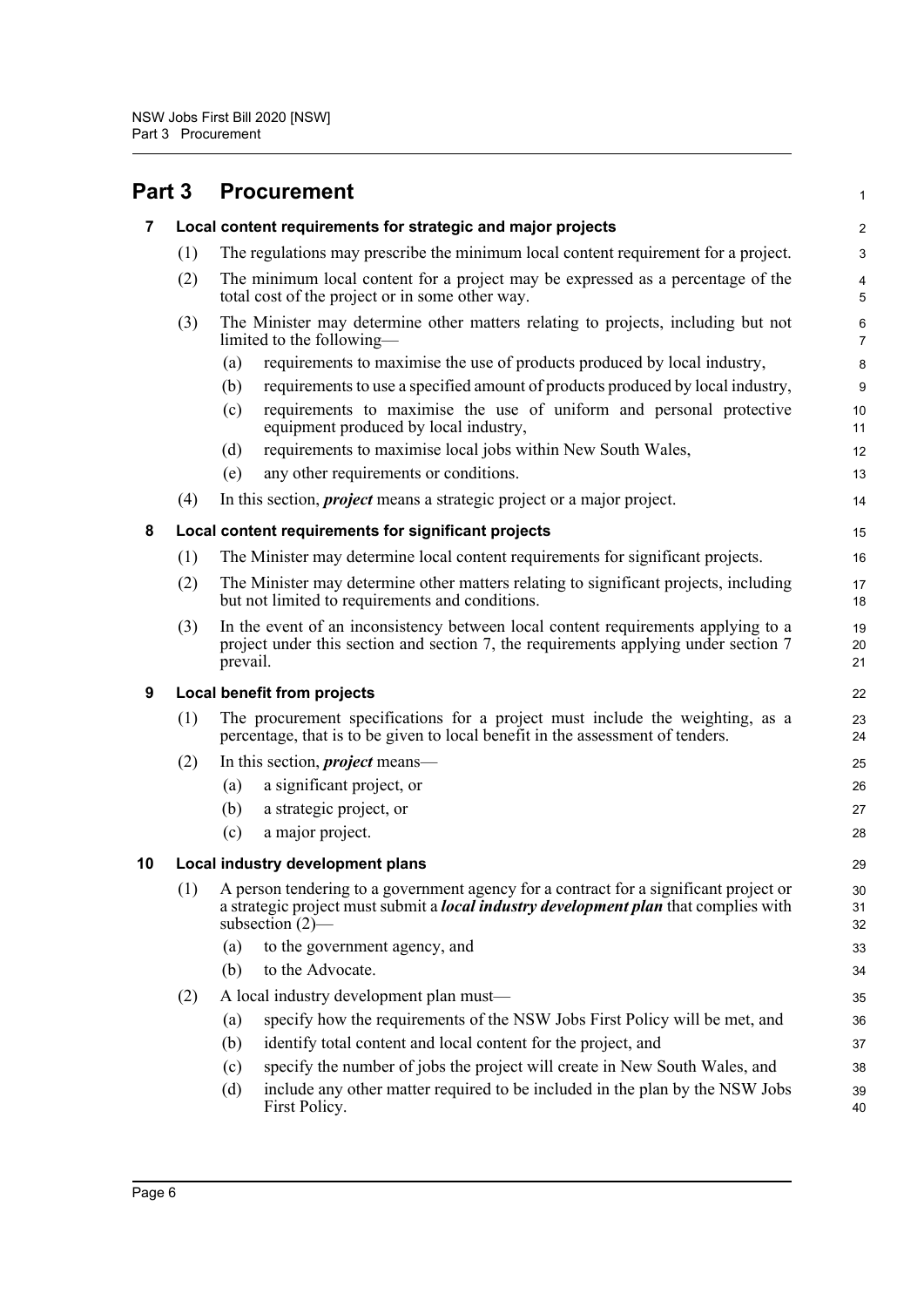<span id="page-11-1"></span><span id="page-11-0"></span>

|    | (3) | A government agency must not accept a tender that does not include a local industry<br>development plan.                                                                                                                                        | $\mathbf{1}$<br>$\overline{c}$ |
|----|-----|-------------------------------------------------------------------------------------------------------------------------------------------------------------------------------------------------------------------------------------------------|--------------------------------|
|    | (4) | If a person's tender is accepted, the person must comply with the local industry<br>development plan.                                                                                                                                           | 3<br>$\overline{\mathbf{4}}$   |
| 11 |     | Major projects skills development plan                                                                                                                                                                                                          | 5                              |
|    | (1) | A major projects must comply with the following requirements—                                                                                                                                                                                   | 6                              |
|    |     | apprentices, trainees or cadets are to undertake a minimum of 10% of the total<br>(a)<br>number of estimated hours of work on the project,                                                                                                      | $\overline{7}$<br>8            |
|    |     | other requirements or conditions determined by the Minister.<br>(b)                                                                                                                                                                             | 9                              |
|    | (2) | A person tendering to a government agency for a contract for a major project must<br>submit a <i>major projects skills development plan</i> that complies with subsection $(3)$ —                                                               | 10<br>11                       |
|    |     | to the government agency, and<br>(a)                                                                                                                                                                                                            | 12                             |
|    |     | (b)<br>to the Advocate.                                                                                                                                                                                                                         | 13                             |
|    | (3) | A major projects skills development plan must—                                                                                                                                                                                                  | 14                             |
|    |     | identify how the project will comply with the requirements in subsection (1),<br>(a)<br>and                                                                                                                                                     | 15<br>16                       |
|    |     | be in the form required by the Advocate.<br>(b)                                                                                                                                                                                                 | 17                             |
|    | (4) | A government agency must not accept a tender for a major project that does not<br>include a major projects skills development plan.                                                                                                             | 18<br>19                       |
|    | (5) | If a person's tender is accepted, the person must comply with the major projects skills<br>development plan submitted with the tender.                                                                                                          | 20<br>21                       |
| 12 |     | Agency compliance report                                                                                                                                                                                                                        | 22                             |
|    | (1) | Each government agency must include in its annual report information detailing its<br>compliance with the NSW Jobs First Policy in the financial year to which the report<br>relates.                                                           | 23<br>24<br>25                 |
|    | (2) | Each government agency must provide the compliance information required by<br>subsection (1) to be included in its annual report to the Advocate no later than 6<br>weeks after the end of the financial year to which the information relates. | 26<br>27<br>28                 |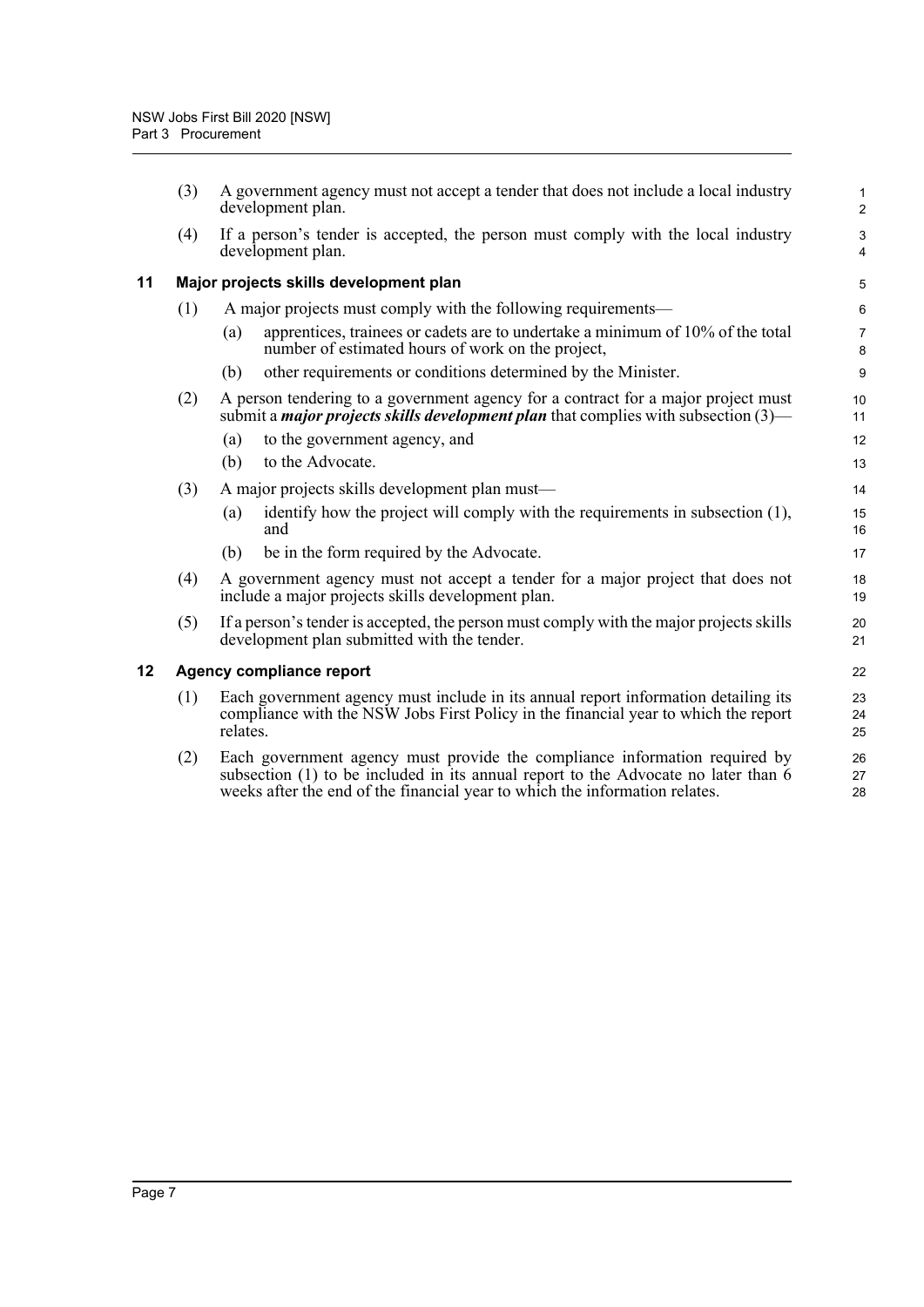<span id="page-12-4"></span><span id="page-12-3"></span><span id="page-12-2"></span><span id="page-12-1"></span><span id="page-12-0"></span>

| Part 4 |     |                            | <b>NSW Local Jobs Advocate</b>                                                                                                                                                                                                        | 1              |
|--------|-----|----------------------------|---------------------------------------------------------------------------------------------------------------------------------------------------------------------------------------------------------------------------------------|----------------|
| 13     |     |                            | <b>Appointment of NSW Local Jobs Advocate</b>                                                                                                                                                                                         | $\overline{c}$ |
|        | (1) |                            | The Governor may appoint a person as the NSW Local Jobs Advocate.                                                                                                                                                                     | 3              |
|        | (2) |                            | The Advocate has and may exercise the functions conferred or imposed on the<br>Advocate by or under this or any other Act.                                                                                                            | 4<br>5         |
|        | (3) |                            | Schedule 1 contains provisions relating to the Advocate.                                                                                                                                                                              | 6              |
| 14     |     |                            | <b>Functions of NSW Local Jobs Advocate</b>                                                                                                                                                                                           | 7              |
|        | (1) |                            | The Advocate has the following functions—                                                                                                                                                                                             | 8              |
|        |     | (a)                        | to advise the Minister on the development of the NSW Jobs First Policy,                                                                                                                                                               | 9              |
|        |     | (b)                        | to promote the NSW Jobs First Policy within government and local industry,                                                                                                                                                            | 10             |
|        |     | (c)                        | to advocate in favour of government agencies and the private sector procuring<br>goods and services from local industry based in New South Wales,                                                                                     | 11<br>12       |
|        |     | (d)                        | to contribute to the ongoing development of government procurement policy<br>and initiatives,                                                                                                                                         | 13<br>14       |
|        |     | (e)                        | to advise the Minister on the development and evaluation of 1 or more local<br>benefits tests to be applied through the NSW Jobs First Policy,                                                                                        | 15<br>16       |
|        |     | (f)                        | to work with government agencies to facilitate the access of local industry to<br>government procurement opportunities,                                                                                                               | 17<br>18       |
|        |     | (g)                        | to advise the Minister on opportunities for promoting job creating local<br>industry,                                                                                                                                                 | 19<br>20       |
|        |     | (h)                        | to advise the Minister on impediments to, and opportunities for, attracting job<br>creating businesses to New South Wales,                                                                                                            | 21<br>22       |
|        |     | (i)                        | to work with local industry, employee organisations and the education and<br>training sector to facilitate and strengthen collaboration between industry and<br>the education and training sector to help build the future workforce, | 23<br>24<br>25 |
|        |     | (j)                        | to monitor and report to Parliament on compliance with the NSW Jobs First<br>Policy including exemptions granted by the Minister from compliance with<br>the NSW Jobs First Policy,                                                   | 26<br>27<br>28 |
|        |     | (k)                        | any other functions prescribed by the regulations for the purposes of this<br>section.                                                                                                                                                | 29<br>30       |
|        | (2) |                            | The Advocate has the further functions that are conferred or imposed on the<br>Advocate by or under this or any other Act.                                                                                                            | 31<br>32       |
| 15     |     | <b>Ministerial control</b> |                                                                                                                                                                                                                                       | 33             |
|        |     |                            | The Advocate is subject to the direction and control of the Minister, except in relation<br>to the preparation and contents of a report that the Advocate is required by this or any<br>other Act to provide to Parliament.           | 34<br>35<br>36 |
| 16     |     | <b>Delegation</b>          |                                                                                                                                                                                                                                       | 37             |
|        |     |                            | The exercise of any function of the Advocate (other than this power of delegation)<br>may be delegated by the Advocate to any person employed in the Office of the NSW<br>Local Jobs Advocate.                                        | 38<br>39<br>40 |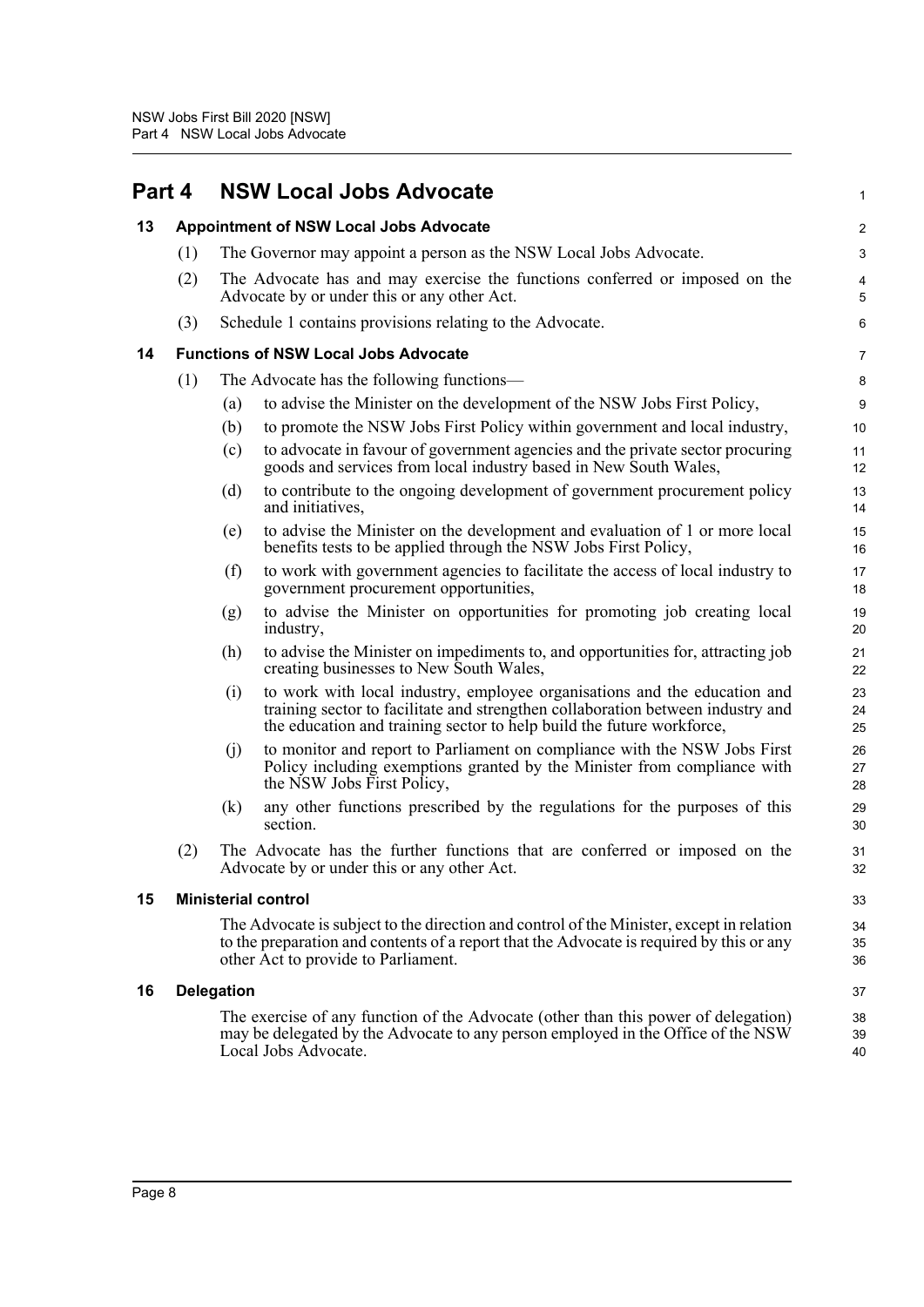## <span id="page-13-0"></span>**Part 5 Information and Enforcement**

#### <span id="page-13-1"></span>**17 Request for information**

| (1) If the Advocate believes on reasonable grounds that a government agency has       |
|---------------------------------------------------------------------------------------|
| information or a document that is relevant to the performance of the functions of the |
| Advocate, the Advocate may request in writing that the government agency provide      |
| the specified information or specified document to the Advocate.                      |

1

10

(2) A government agency that receives a written request for information or a document under subsection (1) must not, without reasonable excuse, fail to provide the specified information or specified document to the Advocate.

#### <span id="page-13-2"></span>**18 Audits**

| $10$ — | (1) The Advocate may request that a government agency conduct an audit in relation  | 11       |
|--------|-------------------------------------------------------------------------------------|----------|
| (a)    | compliance by a person or a government agency with the NSW Jobs First<br>Policy, or | 13<br>14 |

- (b) compliance by a person with a local industry development plan, or
- (c) compliance by a person with a major projects skills development plan.
- (2) The Advocate may impose terms of reference or other requirements in relation to an audit conducted by a government agency.

#### <span id="page-13-3"></span>**19 Power to require information from persons**

|  | (1) This section applies if the Advocate believes on reasonable grounds that a person has<br>information or a document that is relevant— |
|--|------------------------------------------------------------------------------------------------------------------------------------------|
|--|------------------------------------------------------------------------------------------------------------------------------------------|

- (a) to the operation of the NSW Jobs First Policy, or
- (b) to a local industry development plan, or
- (c) to a major projects skills development plan.
- (2) The Advocate may issue an *information notice* to the person requiring the person to do any of the following—
	- (a) give to the Advocate specified information, within the period and in the way specified in the notice,
	- (b) produce to the Advocate a document specified in the notice, within the period and in the way specified in the notice,
	- (c) make copies of a specified document and produce the copies to the Advocate, within the period and in the way specified in the notice.
- (3) A period specified under subsection (2) must be no less than 14 days from when the information notice is issued.
- (4) A person must comply with an information notice to the extent the person is capable of doing so.
- (5) A person issued with an information notice may not require the Advocate to pay any fee or cost associated with compliance with the notice.
- (6) A notice issued under this section must be in writing.

### <span id="page-13-4"></span>**20 Compliance notices** (1) The Advocate may issue a *compliance notice* to a person if the Advocate reasonably believes that the person has failed to comply with—

(a) an information notice, or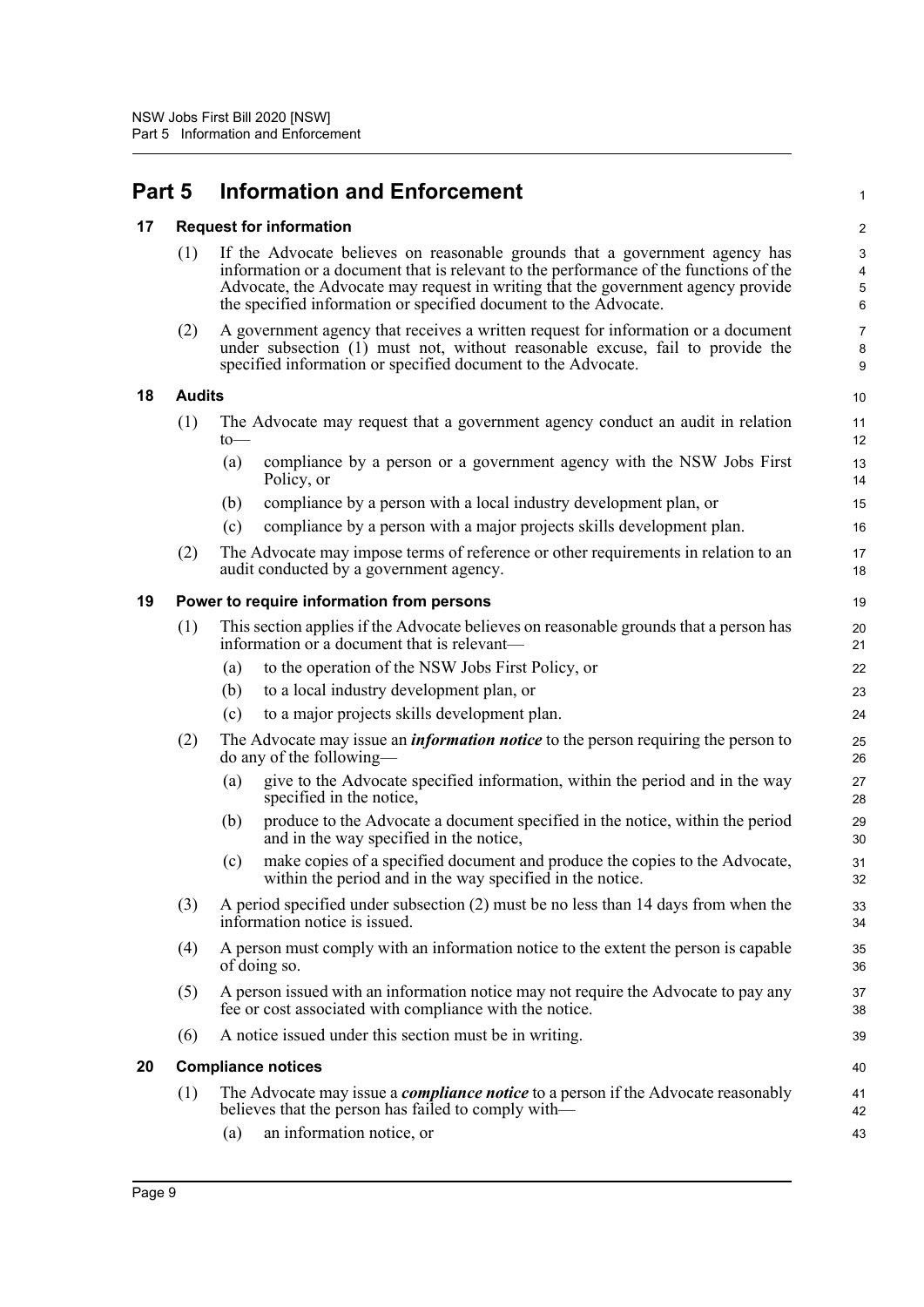<span id="page-14-1"></span><span id="page-14-0"></span>

|    |                                 | (b)                                                                                                                                                                                                                                                             | the NSW Jobs First Policy, or                                                                                        | 1                       |  |
|----|---------------------------------|-----------------------------------------------------------------------------------------------------------------------------------------------------------------------------------------------------------------------------------------------------------------|----------------------------------------------------------------------------------------------------------------------|-------------------------|--|
|    |                                 | (c)                                                                                                                                                                                                                                                             | a local industry development plan, or                                                                                | $\overline{\mathbf{c}}$ |  |
|    |                                 | (d)                                                                                                                                                                                                                                                             | a major projects skills development plan.                                                                            | 3                       |  |
|    | (2)                             |                                                                                                                                                                                                                                                                 | A compliance notice may require the person to-                                                                       | 4                       |  |
|    |                                 | (a)                                                                                                                                                                                                                                                             | comply with an information notice within a specified period, or                                                      | 5                       |  |
|    |                                 | (b)                                                                                                                                                                                                                                                             | comply with the NSW Jobs First Policy within a specified period, or                                                  | 6                       |  |
|    |                                 | (c)                                                                                                                                                                                                                                                             | take specified steps within a specified period to comply with the NSW Jobs<br>First Policy, or                       | 7<br>8                  |  |
|    |                                 | (d)                                                                                                                                                                                                                                                             | comply with a local industry development plan within a specified period, or                                          | 9                       |  |
|    |                                 | (e)                                                                                                                                                                                                                                                             | take specified steps within a specified period to comply with a local industry<br>development plan, or               | 10<br>11                |  |
|    |                                 | (f)                                                                                                                                                                                                                                                             | comply with a major projects skills development plan within a specified<br>period, or                                | 12<br>13                |  |
|    |                                 | (g)                                                                                                                                                                                                                                                             | take specified steps within a specified period to comply with a major projects<br>skills development plan.           | 14<br>15                |  |
|    | (3)                             |                                                                                                                                                                                                                                                                 | A period specified under subsection (2) must be no less than 14 days from when the<br>compliance notice is issued.   | 16<br>17                |  |
|    | (4)                             | A notice issued under this section must be in writing.                                                                                                                                                                                                          |                                                                                                                      | 18                      |  |
| 21 |                                 |                                                                                                                                                                                                                                                                 | Responding to a compliance notice                                                                                    | 19                      |  |
|    | (1)                             | If a person receives a compliance notice and disagrees with the notice, the person has<br>20<br>14 days from the date of the receipt of the notice to provide a written response to the<br>21<br>Advocate outlining the person's reasons for disagreeing.<br>22 |                                                                                                                      |                         |  |
|    | (2)                             | notice-                                                                                                                                                                                                                                                         | After considering a response under subsection $(1)$ , the Advocate may, by written                                   | 23<br>24                |  |
|    |                                 | (a)                                                                                                                                                                                                                                                             | withdraw the compliance notice, or                                                                                   | 25                      |  |
|    |                                 | (b)                                                                                                                                                                                                                                                             | confirm the compliance notice.                                                                                       | 26                      |  |
|    | (3)                             |                                                                                                                                                                                                                                                                 | If the compliance notice is confirmed—                                                                               | 27                      |  |
|    |                                 | (a)                                                                                                                                                                                                                                                             | the Advocate must specify a period within which the person must comply, and                                          | 28                      |  |
|    |                                 | (b)                                                                                                                                                                                                                                                             | the person must comply within that period.                                                                           | 29                      |  |
| 22 | Advocate may make determination |                                                                                                                                                                                                                                                                 |                                                                                                                      |                         |  |
|    |                                 |                                                                                                                                                                                                                                                                 | (1) This section applies if the Advocate has issued a compliance notice to a person and—                             | 31                      |  |
|    |                                 | (a)                                                                                                                                                                                                                                                             | the Advocate has-                                                                                                    | 32                      |  |
|    |                                 |                                                                                                                                                                                                                                                                 | not received a response from the person under section $21(1)$ within 14<br>(i)<br>days, or                           | 33<br>34                |  |
|    |                                 |                                                                                                                                                                                                                                                                 | has received a response under section $21(1)$ and has confirmed the<br>(ii)<br>notice under section $21(2)(b)$ , and | 35<br>36                |  |
|    |                                 | (b)                                                                                                                                                                                                                                                             | the person has failed to comply with the notice.                                                                     | 37                      |  |
|    | (2)                             |                                                                                                                                                                                                                                                                 | The Advocate may determine that the person has failed to comply with—                                                | 38                      |  |
|    |                                 | (a)                                                                                                                                                                                                                                                             | an information notice, or                                                                                            | 39                      |  |
|    |                                 | (b)                                                                                                                                                                                                                                                             | the NSW Jobs First Policy, or                                                                                        | 40                      |  |
|    |                                 | (c)                                                                                                                                                                                                                                                             | a local industry development plan, or                                                                                | 41                      |  |
|    |                                 | (d)                                                                                                                                                                                                                                                             | a major projects skills development plan.                                                                            | 42                      |  |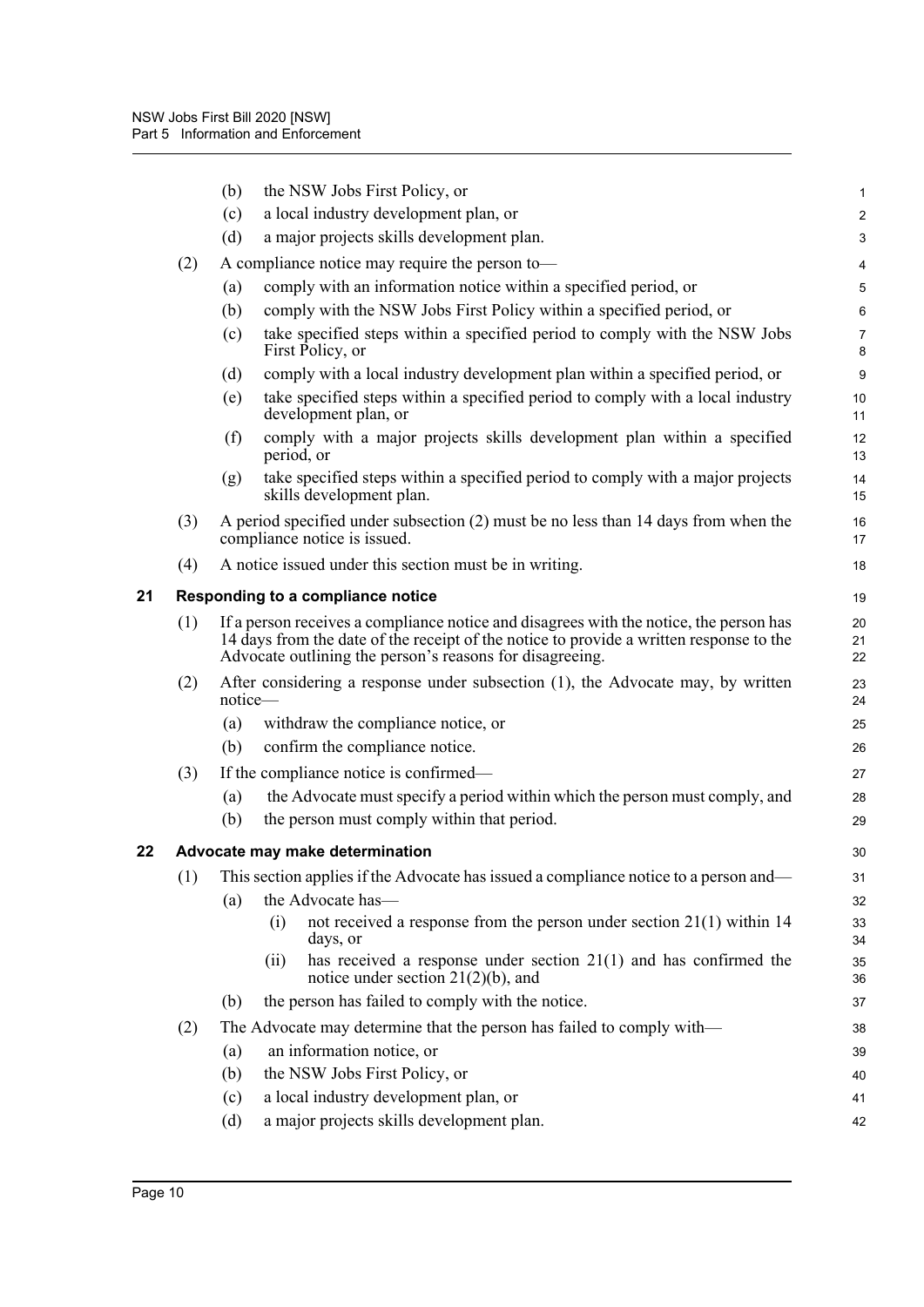<span id="page-15-0"></span>

|    | (3) | If the Advocate makes a determination under subsection (2), the Advocate may—                                                                                                                                                       | $\mathbf{1}$                   |  |  |  |
|----|-----|-------------------------------------------------------------------------------------------------------------------------------------------------------------------------------------------------------------------------------------|--------------------------------|--|--|--|
|    |     | recommend to the Minister that the Minister issue an adverse publicity notice<br>(a)<br>in accordance with section 23, and                                                                                                          | $\overline{c}$<br>$\mathbf{3}$ |  |  |  |
|    |     | advise the person and the appropriate government agency that contracted with<br>(b)<br>the person of-                                                                                                                               | 4<br>5                         |  |  |  |
|    |     | the determination, and<br>(i)                                                                                                                                                                                                       | 6                              |  |  |  |
|    |     | the recommendation that the Minister issue an adverse publicity notice.<br>(ii)                                                                                                                                                     | $\overline{7}$                 |  |  |  |
|    | (4) | The person may, within 7 days after the Advocate has advised the person of the<br>determination and recommendation, respond to the Advocate about the<br>recommendation that an adverse publicity notice be issued by the Minister. |                                |  |  |  |
|    | (5) | The Advocate has qualified privilege in proceedings for defamation arising out of a<br>determination or recommendation made under this section.                                                                                     | 11<br>12                       |  |  |  |
| 23 |     | <b>Adverse publicity notice</b>                                                                                                                                                                                                     |                                |  |  |  |
|    | (1) | The Minister may issue an <i>adverse publicity notice</i> about a person—                                                                                                                                                           |                                |  |  |  |
|    |     | after receiving a recommendation under section $22(3)(a)$ about the person, and<br>(a)                                                                                                                                              | 15                             |  |  |  |
|    |     | if satisfied that the person has failed to comply with—<br>(b)                                                                                                                                                                      | 16                             |  |  |  |
|    |     | an information notice, or<br>(i)                                                                                                                                                                                                    | 17                             |  |  |  |
|    |     | the NSW Jobs First Policy, or<br>(ii)                                                                                                                                                                                               | 18                             |  |  |  |
|    |     | a local industry development plan, or<br>(iii)                                                                                                                                                                                      | 19                             |  |  |  |
|    |     | a major projects skills development plan.<br>(iv)                                                                                                                                                                                   | 20                             |  |  |  |
|    | (2) | An adverse publicity notice must-                                                                                                                                                                                                   |                                |  |  |  |
|    |     | name the person to whom the adverse publicity notice relates, and<br>(a)                                                                                                                                                            | 22                             |  |  |  |
|    |     | (b)<br>set out the reasons the notice is issued, and                                                                                                                                                                                | 23                             |  |  |  |
|    |     | be tabled by the Minister in Parliament.<br>(c)                                                                                                                                                                                     | 24                             |  |  |  |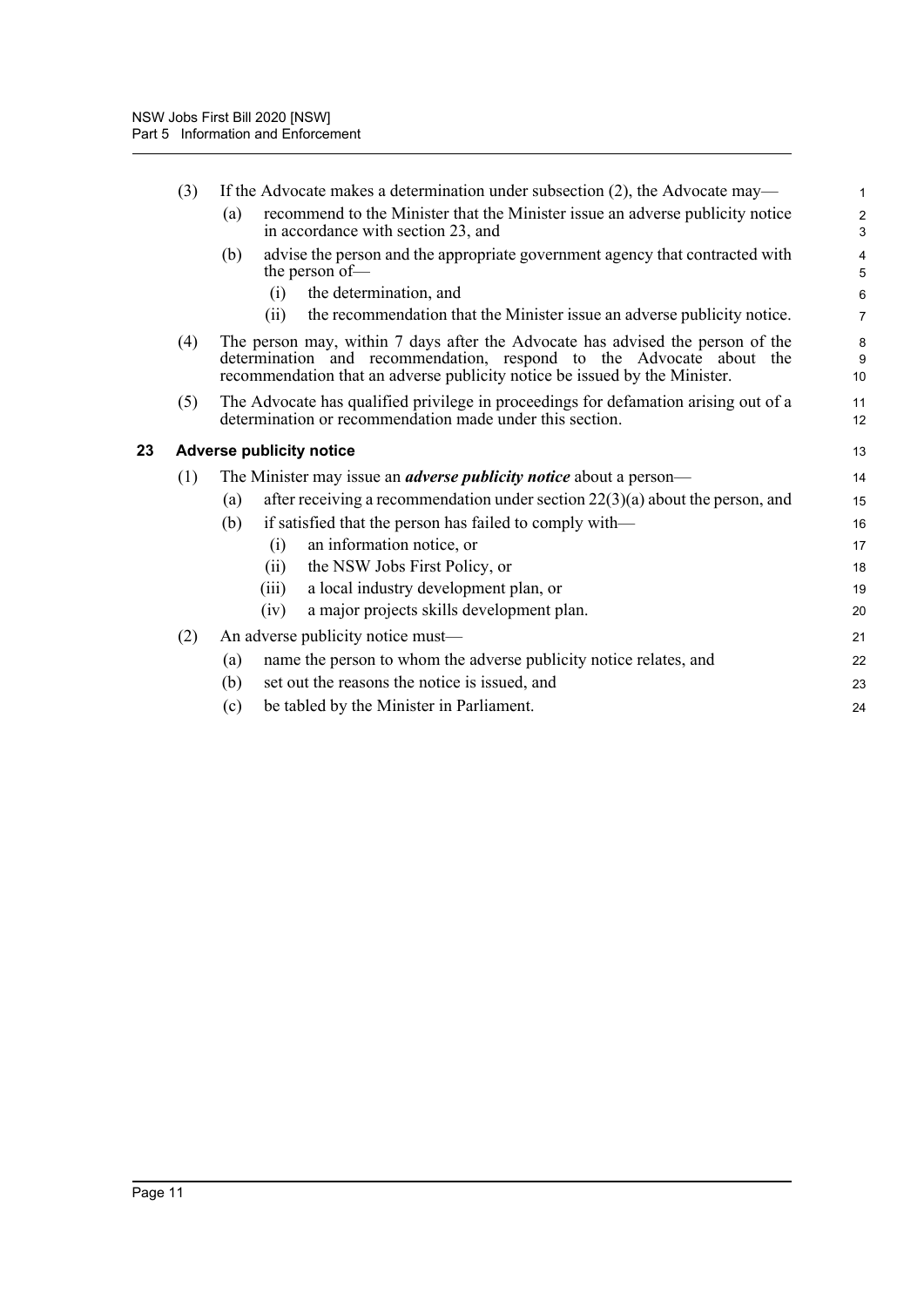<span id="page-16-3"></span><span id="page-16-2"></span><span id="page-16-1"></span><span id="page-16-0"></span>

| Part 6 |                           | <b>Miscellaneous</b>                                                                                                                                                                                                                                           |                |  |  |
|--------|---------------------------|----------------------------------------------------------------------------------------------------------------------------------------------------------------------------------------------------------------------------------------------------------------|----------------|--|--|
| 24     | <b>Annual Report</b>      |                                                                                                                                                                                                                                                                | $\overline{c}$ |  |  |
|        | (1)                       | The Advocate is to prepare an annual report for each year commencing on 1 July<br>setting out the following—                                                                                                                                                   |                |  |  |
|        |                           | particulars of the Advocate's operations during the year,<br>(a)                                                                                                                                                                                               | 5              |  |  |
|        |                           | exemptions granted by the Minister under section $6(3)$ ,<br>(b)                                                                                                                                                                                               | 6              |  |  |
|        |                           | a summary of each government agency's compliance report received under<br>(c)<br>section $12(2)$ ,                                                                                                                                                             | 7<br>8         |  |  |
|        |                           | the details of an audit conducted under section 18,<br>(d)                                                                                                                                                                                                     | 9              |  |  |
|        |                           | the details of a compliance notice issued under section 20,<br>(e)                                                                                                                                                                                             | 10             |  |  |
|        |                           | the details of an adverse publicity notice issued under section 23,<br>(f)                                                                                                                                                                                     | 11             |  |  |
|        |                           | matters prescribed by the regulations as requiring inclusion in the annual<br>(g)<br>report,                                                                                                                                                                   | 12<br>13       |  |  |
|        |                           | other matter the Advocate considers it appropriate to report on.<br>(h)                                                                                                                                                                                        | 14             |  |  |
|        | (2)                       | The report is to be provided to the Minister not later than 1 October following the end<br>of the year for which the report is prepared.                                                                                                                       |                |  |  |
|        | (3)                       | The Minister is to table the report in Parliament not later than 1 December following<br>the end of the year for which the report is prepared.                                                                                                                 |                |  |  |
| 25     | <b>Personal liability</b> |                                                                                                                                                                                                                                                                |                |  |  |
|        | (1)                       | A protected person is not personally subject to liability for anything done—                                                                                                                                                                                   | 20             |  |  |
|        |                           | in good faith, and<br>(a)                                                                                                                                                                                                                                      | 21             |  |  |
|        |                           | (b)<br>for the purpose of executing functions under this Act.                                                                                                                                                                                                  | 22             |  |  |
|        | (2)                       | The liability instead attaches to the Crown.                                                                                                                                                                                                                   |                |  |  |
|        | (3)                       | In this section-                                                                                                                                                                                                                                               |                |  |  |
|        |                           | <i>done</i> includes omitted to be done.                                                                                                                                                                                                                       | 25             |  |  |
|        |                           | liability means civil liability and includes action, claim or demand.                                                                                                                                                                                          | 26             |  |  |
|        |                           | protected person means-                                                                                                                                                                                                                                        | 27             |  |  |
|        |                           | the Advocate, or<br>(a)                                                                                                                                                                                                                                        | 28             |  |  |
|        |                           | a person acting under the direction of the Advocate.<br>(b)                                                                                                                                                                                                    | 29             |  |  |
| 26     | <b>Regulations</b>        |                                                                                                                                                                                                                                                                |                |  |  |
|        |                           | The Governor may make regulations, not inconsistent with this Act, for or about any<br>matter that by this Act is required or permitted to be prescribed or that is necessary<br>or convenient to be prescribed for carrying out or giving effect to this Act. | 31<br>32<br>33 |  |  |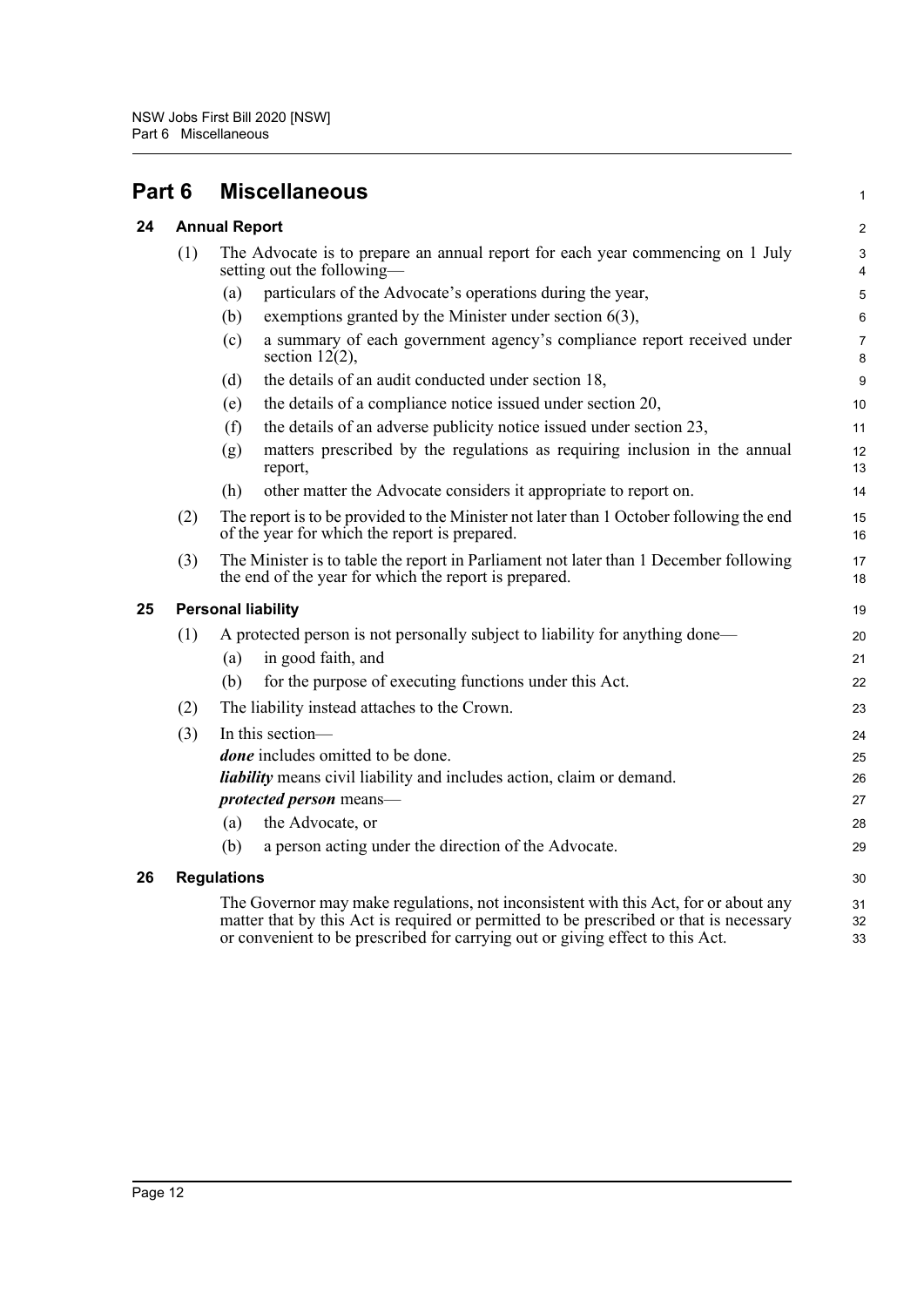<span id="page-17-0"></span>

| <b>Schedule 1</b> |                                                                                                                    |                                                                                                                                                   | <b>Provisions relating to Advocate</b>                                                                                                                                                                                                                                                                                                |                      |  |
|-------------------|--------------------------------------------------------------------------------------------------------------------|---------------------------------------------------------------------------------------------------------------------------------------------------|---------------------------------------------------------------------------------------------------------------------------------------------------------------------------------------------------------------------------------------------------------------------------------------------------------------------------------------|----------------------|--|
|                   |                                                                                                                    |                                                                                                                                                   | Section 13                                                                                                                                                                                                                                                                                                                            | 2                    |  |
| 1                 |                                                                                                                    | <b>Term of office</b>                                                                                                                             |                                                                                                                                                                                                                                                                                                                                       | 3                    |  |
|                   |                                                                                                                    | The Advocate—                                                                                                                                     | $\overline{4}$                                                                                                                                                                                                                                                                                                                        |                      |  |
|                   |                                                                                                                    | (a)                                                                                                                                               | holds office for such term, not exceeding 5 years, as may be specified in the<br>instrument of appointment, and                                                                                                                                                                                                                       | 5<br>6               |  |
|                   |                                                                                                                    | (b)                                                                                                                                               | is eligible (if otherwise qualified) for re-appointment.                                                                                                                                                                                                                                                                              | $\overline{7}$       |  |
| $\mathbf{2}$      |                                                                                                                    | <b>Full-time office</b>                                                                                                                           |                                                                                                                                                                                                                                                                                                                                       | 8                    |  |
|                   |                                                                                                                    |                                                                                                                                                   | The office of Advocate is a full-time office and the holder of the office is required to<br>hold it on that basis, except to the extent permitted by the Minister.                                                                                                                                                                    | 9<br>10              |  |
| 3                 | <b>Employment and remuneration</b>                                                                                 |                                                                                                                                                   |                                                                                                                                                                                                                                                                                                                                       |                      |  |
|                   | (1)                                                                                                                | The employment of the Advocate is (subject to this Schedule) to be governed by a<br>contract of employment between the Advocate and the Minister. |                                                                                                                                                                                                                                                                                                                                       | 12<br>13             |  |
|                   | (2)                                                                                                                |                                                                                                                                                   | The following provisions of or made under the <i>Government Sector Employment Act</i><br>2013 relating to the employment of Public Service senior executives apply to the<br>Advocate (but in the application of those provisions a reference to the employer of<br>any such executive is to be read as a reference to the Minister)— | 14<br>15<br>16<br>17 |  |
|                   |                                                                                                                    | (a)                                                                                                                                               | provisions relating to the band in which an executive is to be employed,                                                                                                                                                                                                                                                              | 18                   |  |
|                   |                                                                                                                    | (b)                                                                                                                                               | provisions relating to the contract of employment of an executive,                                                                                                                                                                                                                                                                    | 19                   |  |
|                   |                                                                                                                    | (c)                                                                                                                                               | provisions relating to the remuneration, employment benefits and allowances<br>of an executive.                                                                                                                                                                                                                                       | 20<br>21             |  |
| 4                 | Vacancy in office                                                                                                  |                                                                                                                                                   |                                                                                                                                                                                                                                                                                                                                       |                      |  |
|                   | (1)                                                                                                                |                                                                                                                                                   | The office of Advocate becomes vacant if the holder—                                                                                                                                                                                                                                                                                  | 23                   |  |
|                   |                                                                                                                    | (a)                                                                                                                                               | dies, or                                                                                                                                                                                                                                                                                                                              | 24                   |  |
|                   |                                                                                                                    | (b)                                                                                                                                               | completes a term of office and is not re-appointed, or                                                                                                                                                                                                                                                                                | 25                   |  |
|                   |                                                                                                                    | (c)                                                                                                                                               | resigns the office by instrument in writing addressed to the Minister, or                                                                                                                                                                                                                                                             | 26                   |  |
|                   |                                                                                                                    | (d)                                                                                                                                               | becomes bankrupt, applies to take the benefit of any law for the relief of<br>bankrupt or insolvent debtors, compounds with creditors or makes an<br>assignment of remuneration for the benefit of creditors, or                                                                                                                      | 27<br>28<br>29       |  |
|                   |                                                                                                                    | (e)                                                                                                                                               | becomes a mentally incapacitated person, or                                                                                                                                                                                                                                                                                           | 30                   |  |
|                   |                                                                                                                    | (f)                                                                                                                                               | is convicted in New South Wales of an offence that is punishable by<br>imprisonment for 12 months or more or is convicted elsewhere than in New<br>South Wales of an offence that, if committed in New South Wales, would be<br>an offence so punishable, or                                                                          | 31<br>32<br>33<br>34 |  |
|                   |                                                                                                                    | (g)                                                                                                                                               | is removed from office under clause 5.                                                                                                                                                                                                                                                                                                | 35                   |  |
|                   | (2)                                                                                                                | If the office of Advocate becomes vacant, a person is, subject to this Act, to be<br>appointed to fill the vacancy.                               |                                                                                                                                                                                                                                                                                                                                       | 36<br>37             |  |
| 5                 | <b>Removal from office</b>                                                                                         |                                                                                                                                                   |                                                                                                                                                                                                                                                                                                                                       |                      |  |
|                   | (1)<br>The Governor may remove the Advocate from office, but only for incompetence,<br>incapacity or misbehaviour. |                                                                                                                                                   |                                                                                                                                                                                                                                                                                                                                       | 39<br>40             |  |
|                   | (2)                                                                                                                |                                                                                                                                                   | The Advocate cannot be removed from office under Part 6 of the Government Sector<br>Employment Act 2013.                                                                                                                                                                                                                              | 41<br>42             |  |
|                   |                                                                                                                    |                                                                                                                                                   |                                                                                                                                                                                                                                                                                                                                       |                      |  |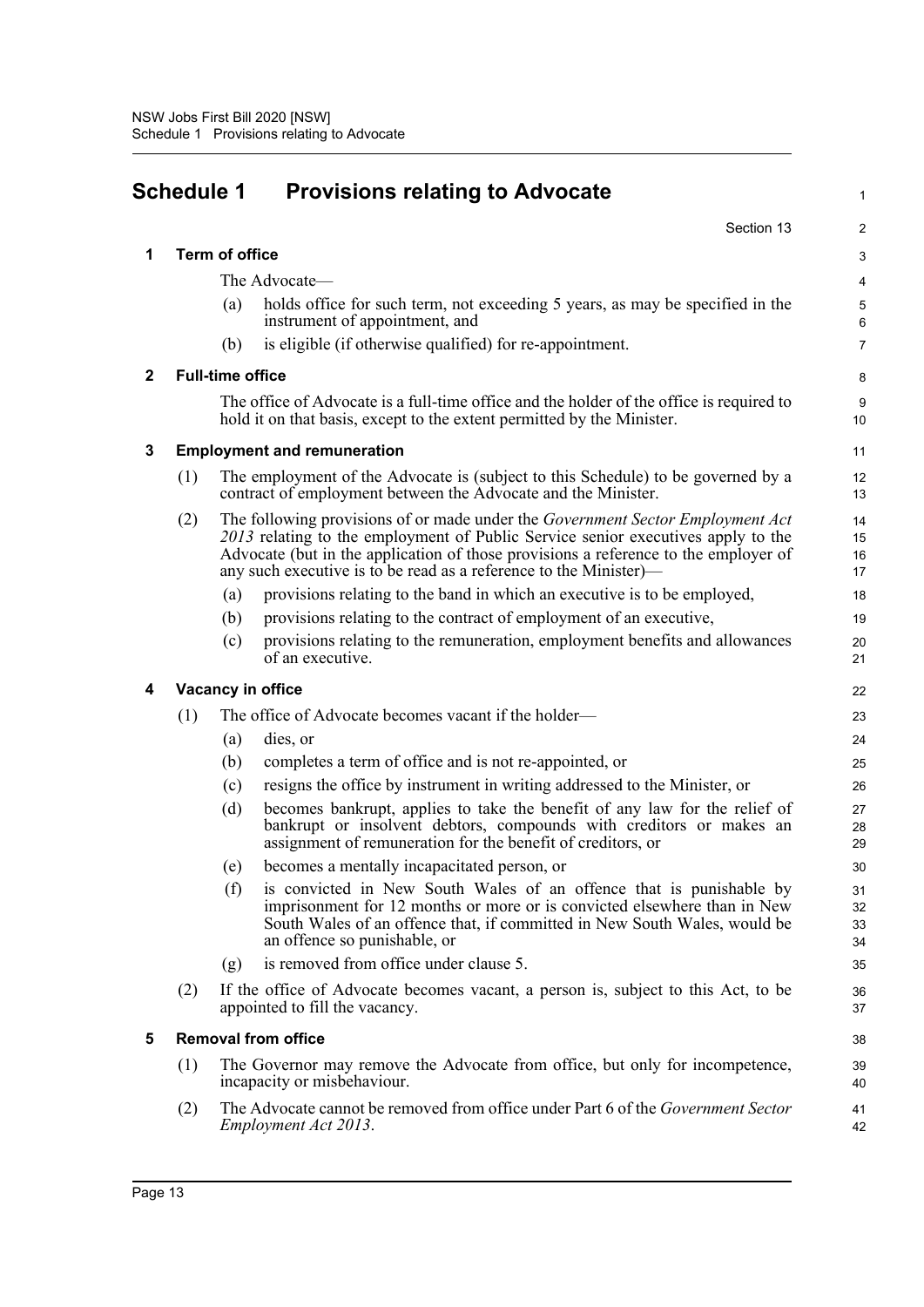### **6 Advocate not Public Service employee**

The office of Advocate is a statutory office and the provisions of the *Government Sector Employment Act 2013* relating to the employment of Public Service employees do not apply to that office (except as provided by clause 3).

4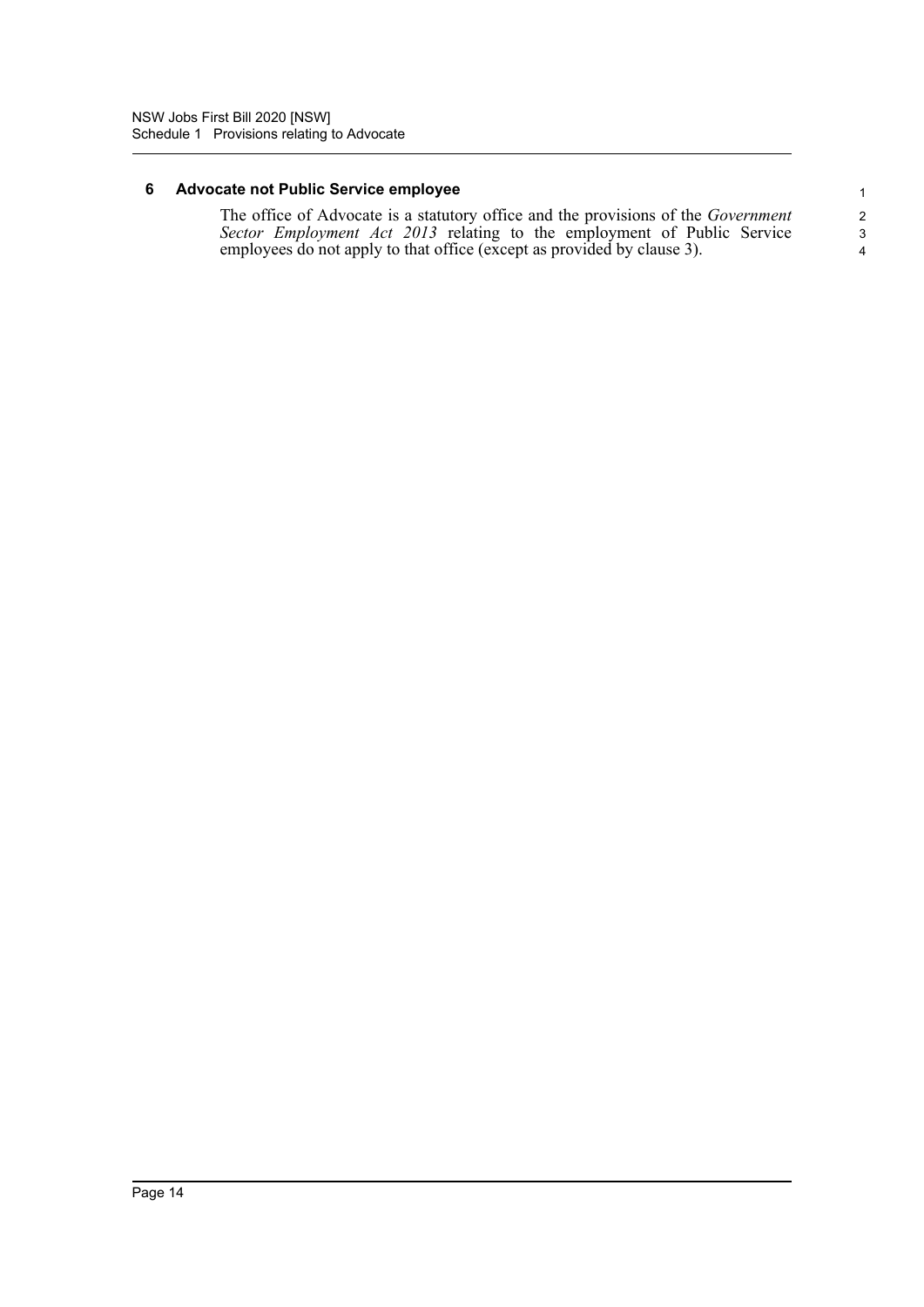## <span id="page-19-0"></span>**Schedule 2 Savings, transitional and other provisions**

### **Part 1 General**

### **1 Regulations**

- (1) The regulations may contain provisions of a savings or transitional nature consequent on the enactment of this Act or any Act that amends this Act.
- (2) A savings or transitional provision—
	- (a) may, if the regulations so provide, take effect from the date of assent to the Act concerned or a later date, and

1

2

- (b) has effect despite anything to the contrary in this Schedule.
- (3) To the extent to which any such provision takes effect from a date that is earlier than the date of its publication on the NSW legislation website, the provision does not operate so as—
	- (a) to affect, in a manner prejudicial to any person (other than the State or an authority of the State), the rights of that person existing before the date of its publication, or
	- (b) to impose liabilities on any person (other than the State or an authority of the State) in respect of anything done or omitted to be done before the date of its publication.
- (4) Without limiting subclauses (1) and (2), regulations made for the purposes of this clause may amend this Schedule to provide for additional or different savings and transitional provisions instead of including the provisions in the regulations.